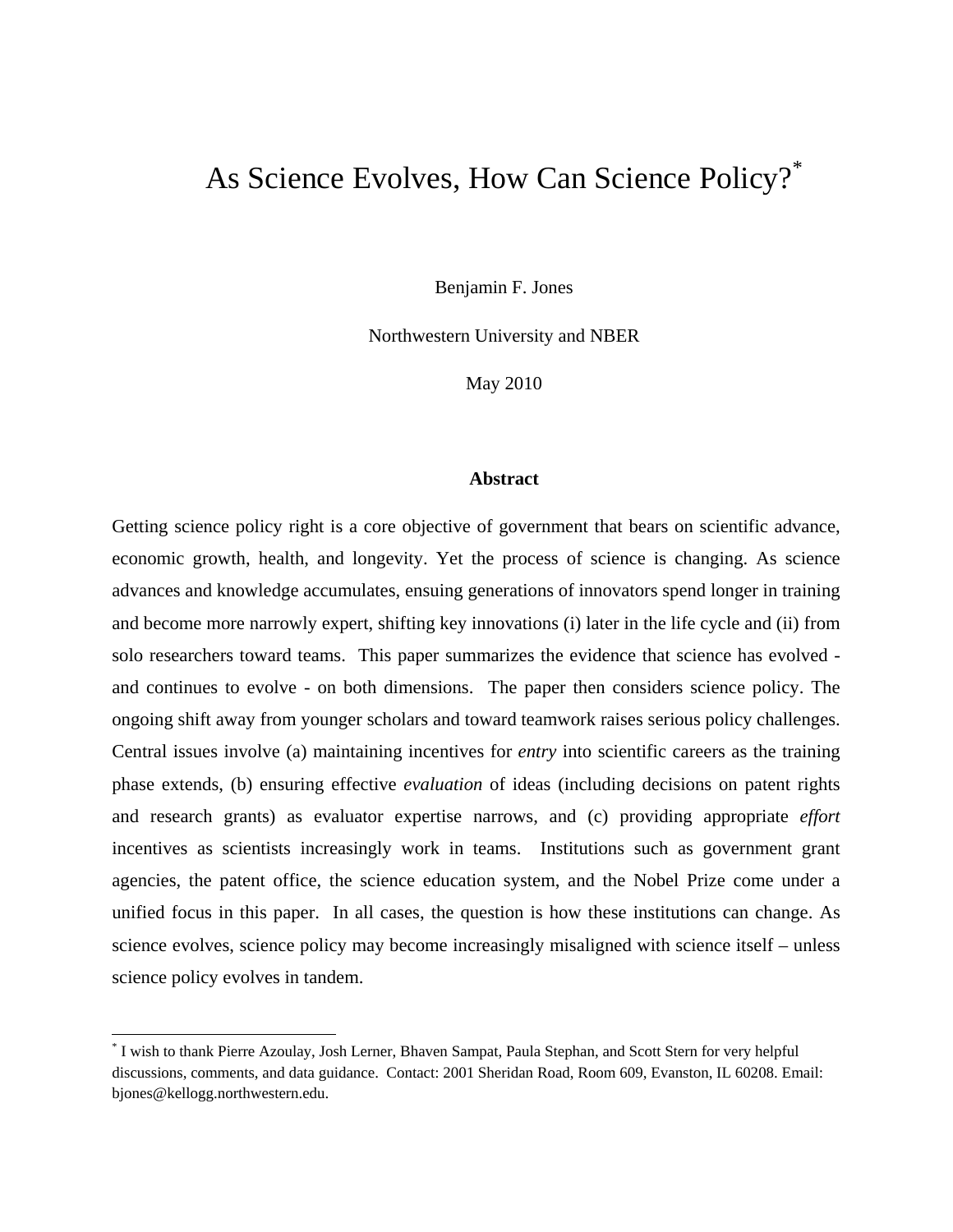# **I. Introduction**

The role of the individual in science is rapidly changing. Recent literature demonstrates (i) ubiquitous shifts towards teamwork in science, and (ii) decreasing innovative output by younger scholars. This paper will review these facts, consider their explanation, and then consider their implications for science policy. At root, this paper asks a simple question: in light of these substantial shifts in the scientific process, how might science policy evolve?

To motivate the basic dynamics in science and frame them in pursuit of rethinking policy, consider the following two observations. First, innovators are not born at the frontier of knowledge; rather, innovators first undertake significant education. Second, if knowledge accumulates and fields deepen over time, then ensuing generations of innovators can face an increasing educational burden. Put another way, if one wants to stand on the shoulders of giants (taking Newton's famous aphorism) then one must first climb up the giants' backs. As knowledge accumulates, the harder this climb can become.

Empirically, one starting point to motivate this 'burden of knowledge' perspective and the associated dynamics in science is to consider knowledge stocks and flows. Figure 1 shows the annual number of journal articles published worldwide.<sup>1</sup> In 2006, there were 941,000 articles published, 90% of which appeared in science and engineering journals. Collectively, these articles cited 4,372,000 unique journal articles published in prior years. It is clear that one individual can know only a fraction of this knowledge. Moreover, assuming that individuals devote a particular amount of time to absorbing knowledge, then it is clear that the fraction of such knowledge known by any one individual will be decreasing with time. As indicated in Figure 1, the growth rate in publications averages 5.5% per year, which doubles collective publication rates every 13 years. If any particular individual meaningfully engages only a fixed

<sup>&</sup>lt;sup>1</sup> These article counts come from the Institute of Science Information's Web of Science database.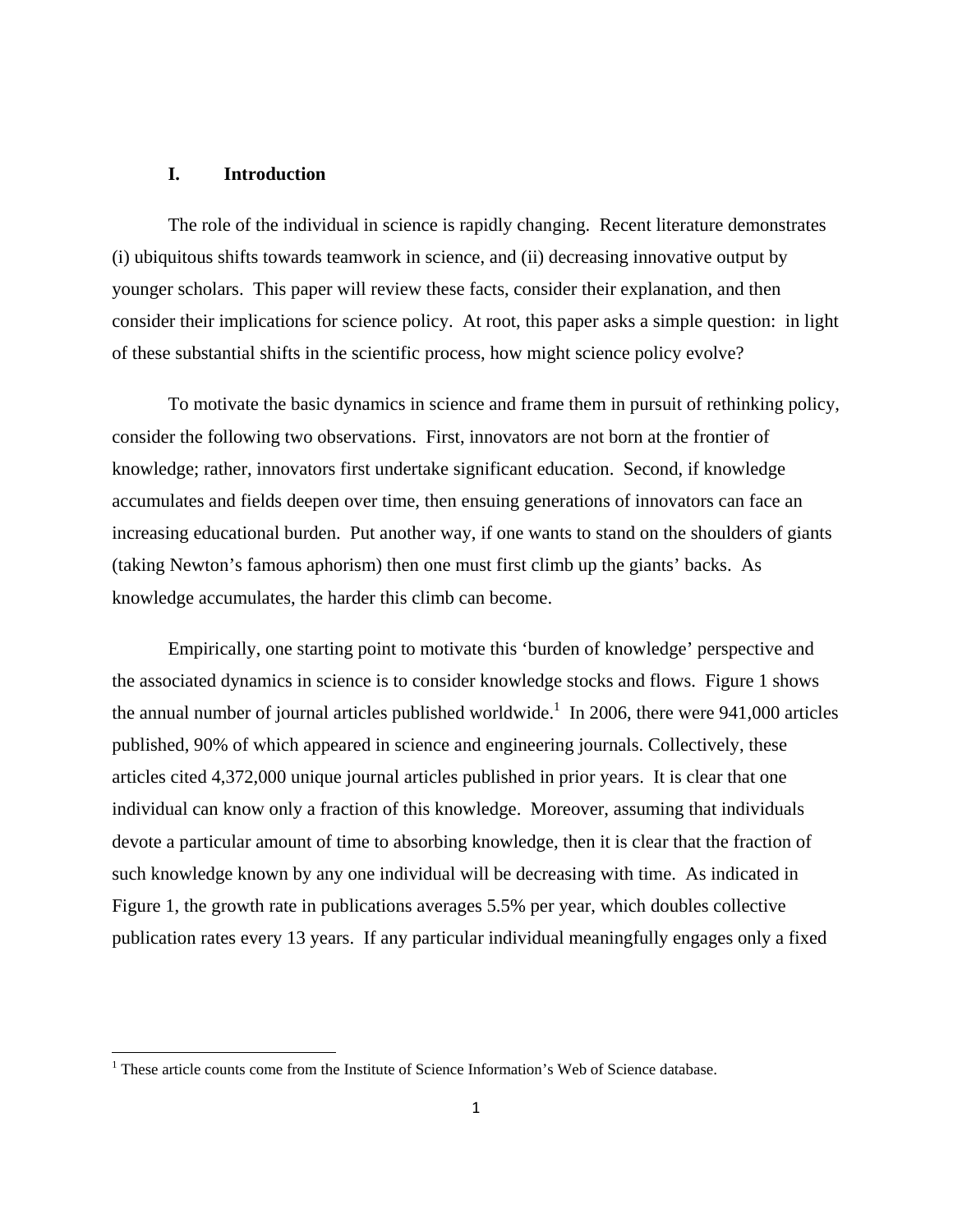number of such articles, then the fraction of extant knowledge known by an individual would decline at the same rate:  $-5.5\%$  per year.<sup>2</sup>



**Figure 1: Journal Article Publications per Year, Worldwide** 

Notes: This figure presents the number of publications in each year, worldwide, as recorded by the Institute of Scientific Information's Web of Science database, pooling articles across all fields of science and engineering and social sciences. Growth rates in publications are similar looking only at authors with U.S. addresses. Over 90% of the articles are, consistently, in science and engineering fields. See text for further discussion.

Below we will examine richer and more systematic evidence about the implications of such expansions of knowledge. But it should be clear at this point that innovators face a shifting landscape in which they become educated and produce new ideas. In fact, one may expect two natural responses in innovators' educational decisions as the volume of knowledge expands:

- 1. First, innovators may spend longer in education;
- 2. Second, innovators may seek narrower expertise.

<sup>&</sup>lt;sup>2</sup> That is, let *N* be the total number of papers (or other codified ideas) in the world and let this number grow at rate  $g_N$ . Let  $Q$  be the fixed number of papers that an individual has time to learn. Then the share of extant knowledge known by the individual is  $s = Q/N$ , and the growth rate of *s* is then  $g_s = -g_N$ .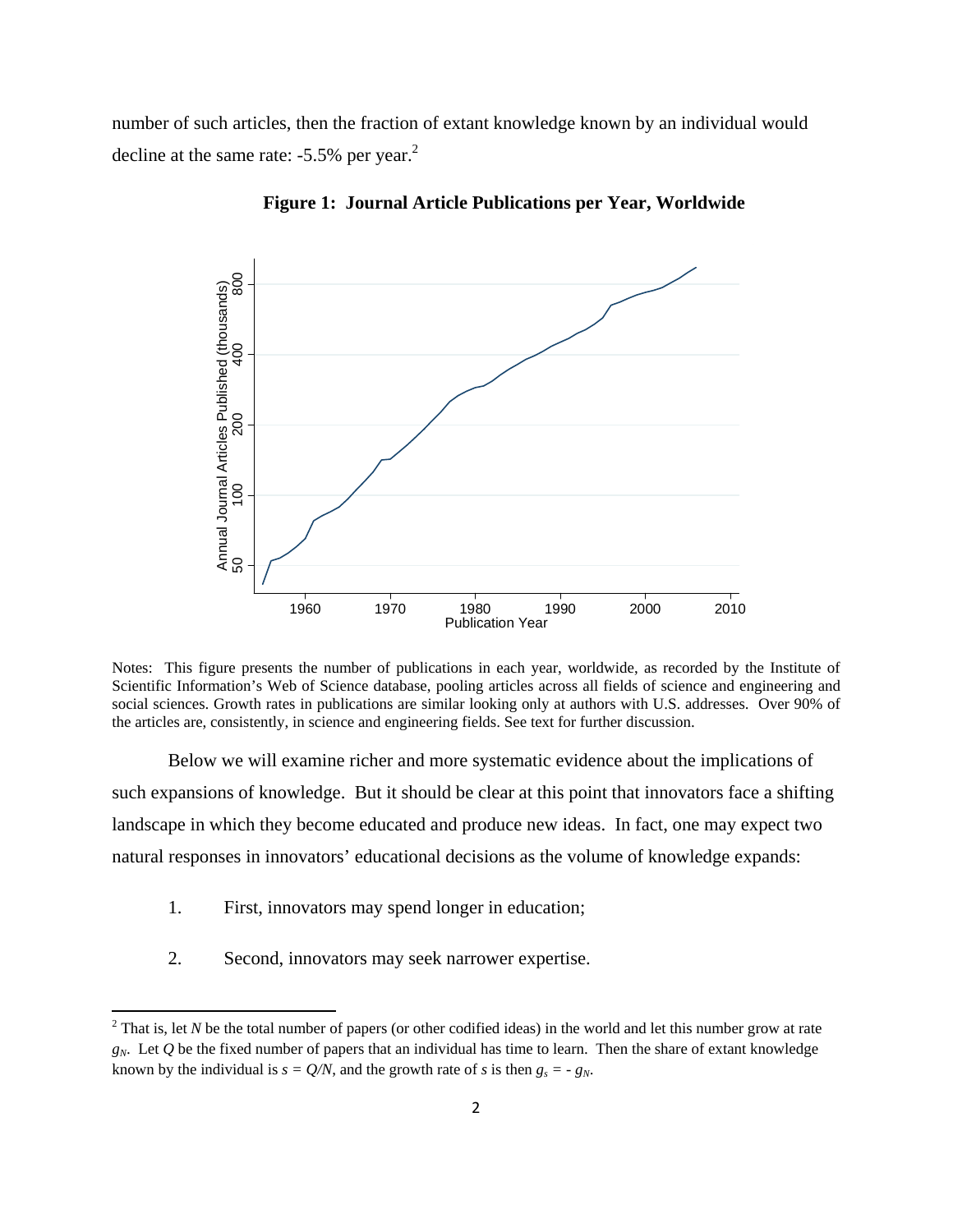The first dimension suggests that innovators would spend a greater portion of their early life-cycle in education – as opposed to actively innovating – so that innovation becomes less likely at young ages. The second dimension, the narrowing of expertise, is essentially a 'death of the Renaissance man' effect. It will tend to reduce the technology-wide capacities of individual innovators, who become less able to draw on knowledge in other fields in their creative process and less capable of implementing ideas by themselves. The narrowing of expertise thus suggests fundamental changes in the organization of innovative activity, with innovators increasingly working in teams. This reasoning suggests potentially powerful shifts in the process of science. In fact, scientists themselves, as will be detailed extensively below, have rapidly and generally evolved in how they produce new ideas, with the probability of signature contributions declining at younger ages and increasing among teams.

Now consider science policy. Science policy bears on scientific progress and the effects of such progress, including advances in economic prosperity, health and longevity. Moreover, as further discussed below, central features of ideas themselves suggest substantial market failures in idea production, so that government policy has explicit roles to play in fostering idea production.

The objective of this paper is to examine how science policy itself might evolve. Given that science is changing, the institutions that are efficient in supporting science at one point in time may be less appropriate at a later point of time. On precise dimensions, a failure to continually re-tune science policy may therefore impede scientific progress.

First, science policy critically influences *entry* into scientific careers. Research agencies like the NIH actively wrestle with why young scientists have become increasingly unlikely to win research grants, which are critical to career progress and success. In fact, former NIH director Elias Zerhouni identified this age trend as the most important challenge for American science and funding agencies (Kaiser 2008). From the burden of knowledge perspective, this age trend follows in part because younger scholars have ever-extending training phases, so that substantial innovative contributions become increasingly unlikely at younger ages. The resulting bias toward older scholars may thus have a strong foundation. On the other hand, lengthening training phases reduce incentives to enter scientific careers. If talented individuals increasingly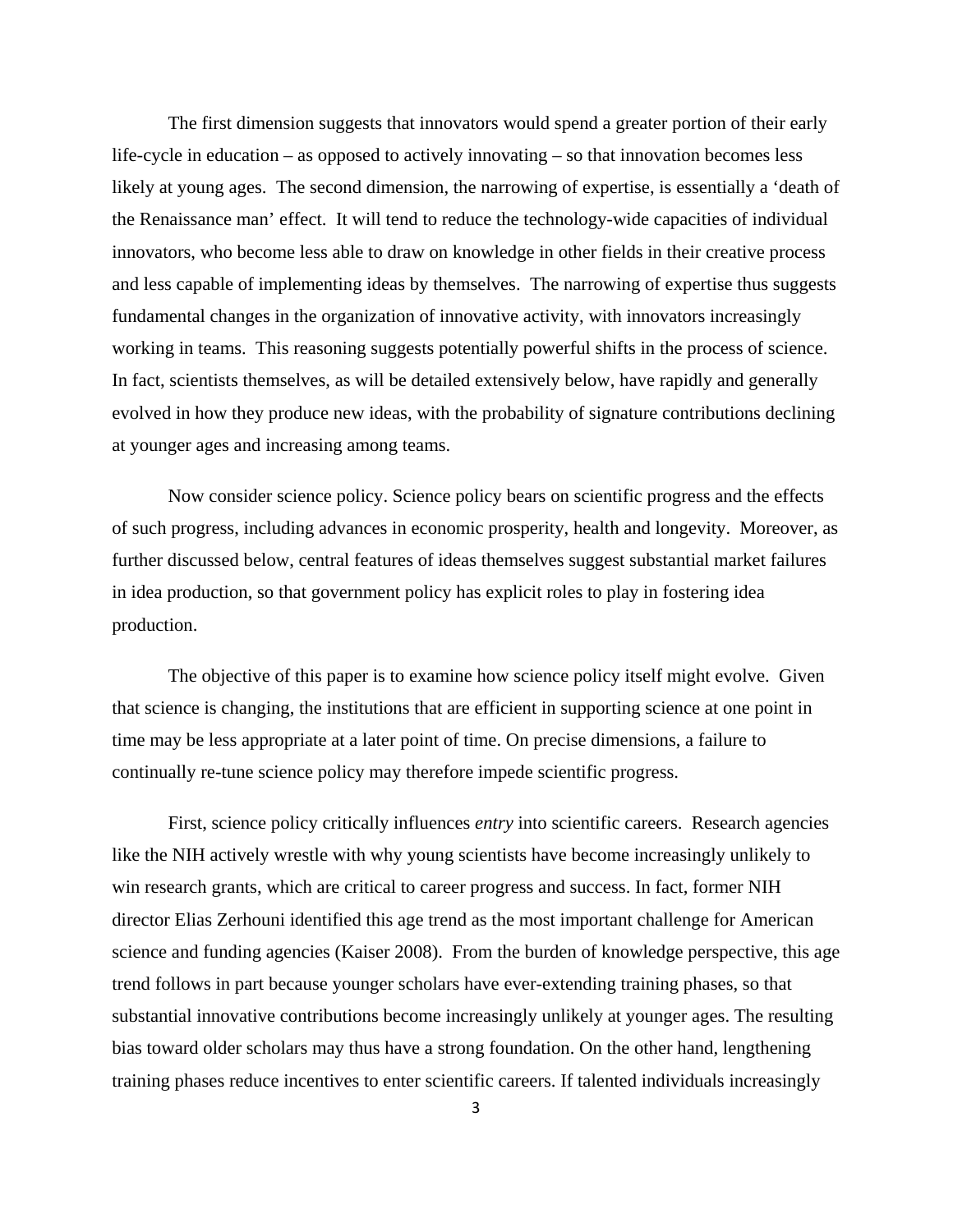avoid science in favor of other careers, then scientific progress and economic growth will slow, especially to the extent that other careers do not provide the same positive spillovers for economic prosperity that come via innovation. This selection issue suggests that various kinds of support targeted to the young – though perhaps not major research grants – can provide solutions.

Second, further issues are raised by the increasing narrowness of expertise and the shift toward team production in science. The issues are partly a matter of *evaluating* innovations. The evaluation of ideas is a central role of government that relies on the correct application of expertise within government institutions. Evaluation is necessary ex-post of innovations, particularly in securing intellectual property rights through the United States Patent and Trademark Office (USPTO). Evaluation is also necessary ex-ante of innovations, particularly in allocating limited research grant support through government agencies such as the National Institutes of Health (NIH) and National Science Foundation (NSF). Traditionally, the USPTO has used a single examiner to evaluate and adjust the property rights claims in a patent. The NIH has employed a panel evaluation model within particular study sections, which cover narrowly delimited areas of science. These evaluation models may be increasingly ineffective for assessing broader ideas. While researchers and innovators themselves increasingly use teams (and teams of growing size) that can span broad bodies of knowledge, their research ideas may be constrained by evaluation systems that bring limited breadth of expertise to bear. In fact, the NIH is actively wrestling with a perceived failure to fund "multi-disciplinary" research, and the patent office has experimented with a "Peer-to-Patent" program to better aggregate expertise in evaluating patent applications. These efforts are reacting to consequences of narrowness without necessarily grounding policy initiatives in an underlying framework for how science itself is changing or understanding how general these challenges are. Moreover, as knowledge accumulates, the narrowness of individual expert evaluators will only increase. The basic evaluation challenges, if unmet, suggest increasing difficulties in allocating intellectual property rights and limited public research funds.<sup>3</sup>

 $3$  Related challenges for journal article evaluation and tenure case evaluation are also relevant but will be left aside here for focus.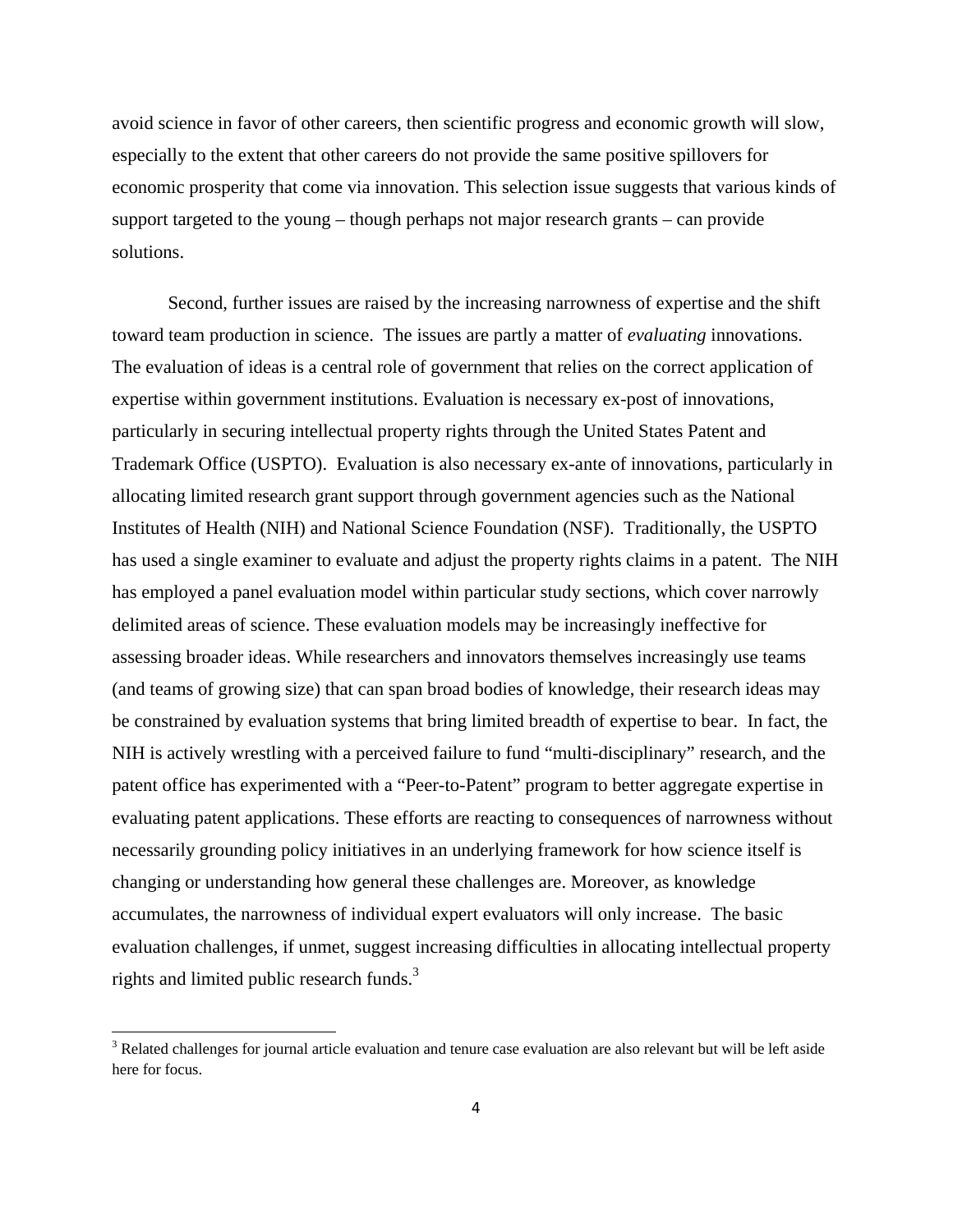Further issues surround the *effort* innovators apply as they respond to the incentives science policy imposes. Evaluation methods that privilege narrow ideas or poorly evaluate broad ideas will constrain ideas with broad impact and direct effort away from work that crosses evaluative boundaries. Grant-giving agencies and tenure systems that privilege narrowness will produce narrowness. Meanwhile, major research prizes, such as the Nobel Prize and the Fields Medal,,remain oriented toward individual accomplishments, which might have been consistent with early  $20<sup>th</sup>$  Century science but appear increasingly inconsistent with  $21<sup>st</sup>$  Century science. Individual-oriented rewards encourage individual work and can foment credit conflicts, acting to dissuade teamwork and disrupt team function, even as teamwork has come to dominate science and become the typical locus of high impact ideas.

The rest of this paper is organized as follows. Section II reviews a range of empirical evidence, showing that the role of the individual in science has changed dramatically in line with the 'burden of knowledge' mechanism. Section III considers core roles of science policy, laying the foundation for further analysis. Section IV considers the implications of declining innovative outputs by younger scholars for science policy. Section V considers the implications of the shift to teamwork for science policy. Section VI concludes.

# **II. The Evolution of Science**

This section documents two central dynamics in science. First, innovators have become increasingly unlikely to produce key ideas at younger ages. Second, innovators have become more specialized with time and increasingly work in teams. This section summarizes this evidence and shows that these dynamics follow naturally if knowledge accumulates as science advances.

## **A. Life-Cycle Productivity in Science**

As foundational knowledge expands, innovators may naturally extend their training phases, resulting in a delayed start to the active innovative career. Such a delay may be particularly consequential if raw innovative potential is greatest when young. This section summarizes evidence of this pattern over the  $20<sup>th</sup>$  century, demonstrating a major dynamic in science: a sharp decline in the innovative output in the early life-cycle.

<sup>5</sup>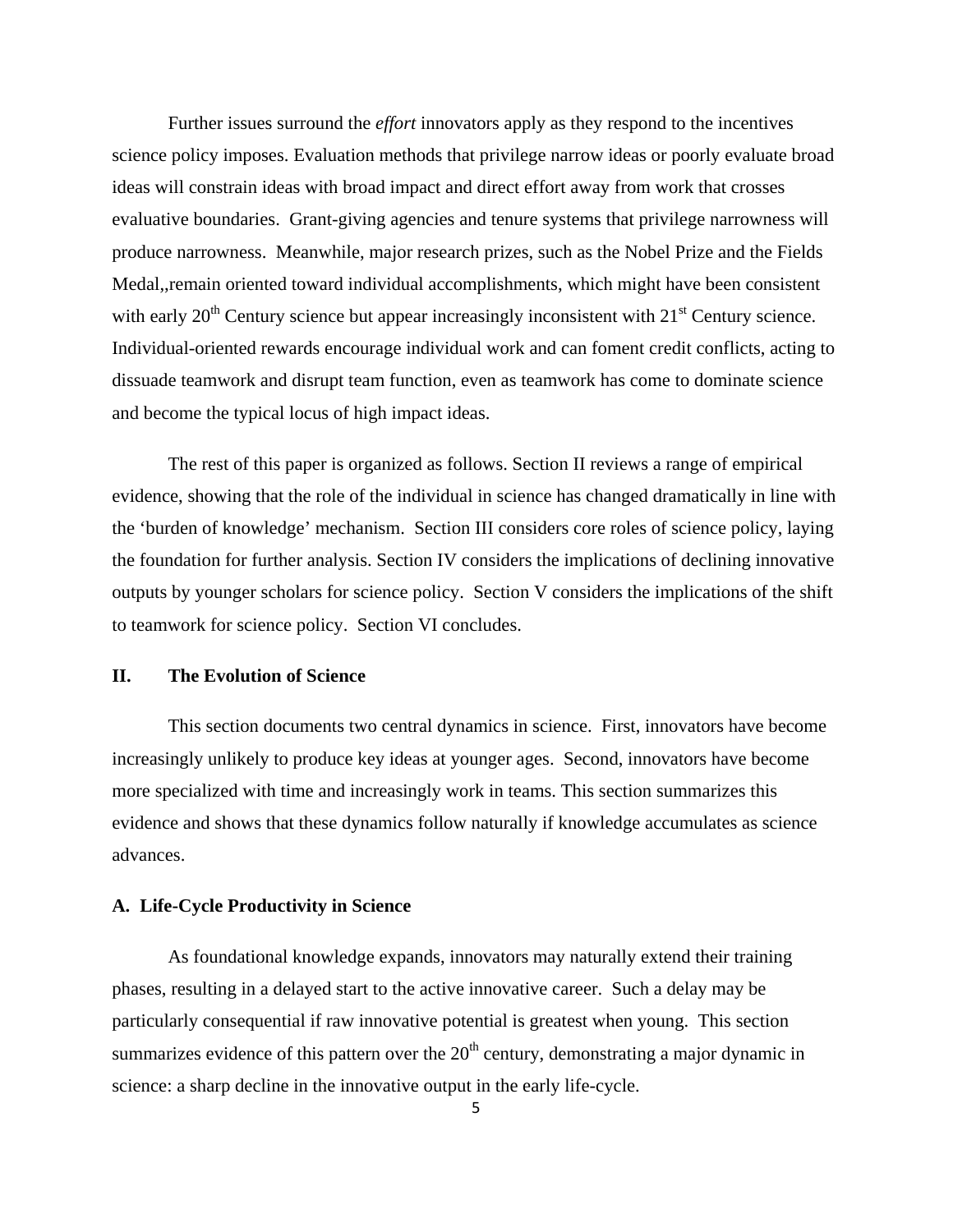|                                     | Trends in Raw Data               |                     |                               | Trends with Controls (see notes) |                     |                        |
|-------------------------------------|----------------------------------|---------------------|-------------------------------|----------------------------------|---------------------|------------------------|
|                                     | Age at Great<br>Achievement      |                     | Age at First<br>Patent        | Age at Great<br>Achievement      |                     | Age at First<br>Patent |
|                                     | $\left(1\right)$                 | (2)                 | (3)                           | (4)                              | (5)                 | (6)                    |
| Age Trend<br>(Years per<br>Century) | $5.83***$<br>(1.37)              | $4.86***$<br>(2.31) | $6.57***$<br>(0.95)           | $7.79***$<br>(1.54)              | $8.18***$<br>(3.29) | $6.71***$<br>(0.99)    |
| Data                                | <b>Nobel</b><br>Prize<br>Winners | Great<br>Inventors  | <b>U.S. Patent</b><br>Holders | <b>Nobel</b><br>Prize<br>Winners | Great<br>Inventors  | U.S. Patent<br>Holders |
| Number of<br>observations           | 544                              | 286                 | 6,541                         | 544                              | 248                 | 6,541                  |
| Time span                           | 1873-<br>1998                    | 1900-<br>1991       | 1985-1999                     | 1873-<br>1998                    | 1900-<br>1988       | 1985-1999              |
| Average age                         | 38.6                             | 39.0                | 31.0                          | 38.6                             | 38.9                | 31.0                   |
| $R^2$                               | 0.032                            | 0.016               | 0.007                         | 0.189                            | 0.173               | 0.020                  |

**Table 1: Age Trends** 

Notes: All columns present trends in age, measured in years per century. Age at great achievement for Nobelists is the age at which the individual performed their prize-winning work, pooling prize-winners in physics, chemistry, medicine, and economics. For great inventors, age at great achievement is drawn from technological almanacs and covers all major fields of science and engineering. These data are described in detail in Jones (2010). Age at first patent, a different construct, comes from patenting histories for individuals in the United States, observing data since 1975. These data are described in detail in Jones (2009). Columns (1)-(3) present trends in the raw data, i.e. regressing age on time. Columns (4)-(5) present age trends while simultaneously controlling for field fixed effects and country of birth fixed effects. Column (6) presents age trends while controlling for field and patent assignee type fixed effects (e.g. corporation, government lab, et cetera). Robust standard errors for the age trends are given in parentheses. \*\* Indicates significance at a 95% confidence level. \*\*\* Indicates significance at a 99% confidence level.

Table 1 shows basic age trends for three groups. The first group is Nobel Prize winners in physics, chemistry, medicine, and economics. Such individuals have produced their awardwinning achievements at increasingly older ages, with the mean age at great achievement increasing by 5.83 years over the  $20<sup>th</sup>$  century (column 1). The second group is great technological innovators, as listed in technological almanacs documenting major technological breakthroughs through history. The noted breakthroughs have also come at increasingly older ages, with the mean age at great achievement increasing by 4.86 years over the  $20<sup>th</sup>$  century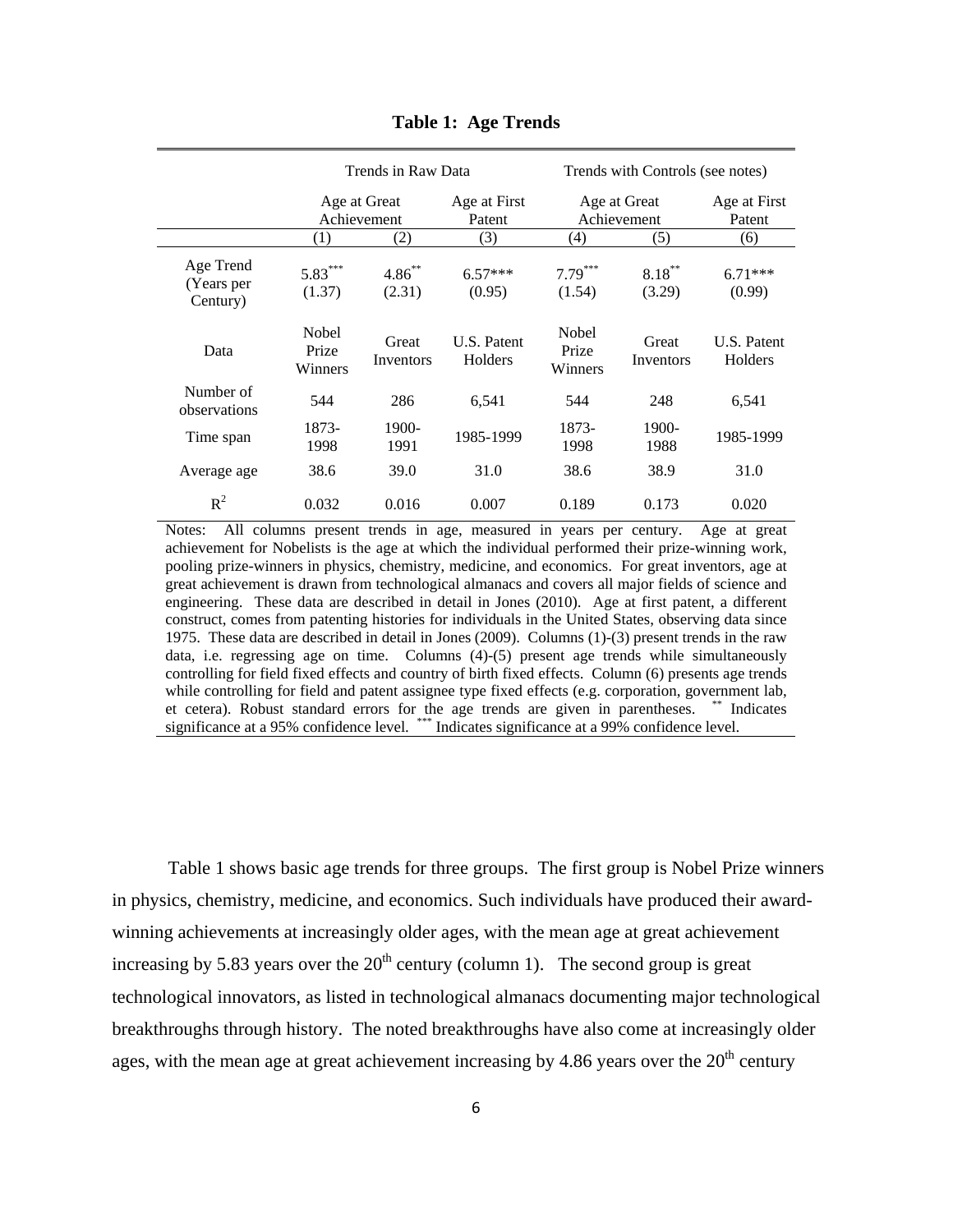(column 2). The data and results are described in detail in Jones (2010). The third group consists of more 'ordinary' inventors and considers the age at first patent, using U.S. patent data since 1975 across all technological fields. These individuals show a substantial increase in mean age at first patent, at an equivalent rate of 6.57 years per century (column 3). These data and methods are described in detail in Jones (2009).

The similarity in these age trends, and the fact that they prevail both among great scientists, among great technological inventors, and among more ordinary inventors, point to a general aging phenomenon. As shown in columns 4-6 of Table 1, these raw age trends also persist – and strengthen to 7 or 8 years per century – when controlling for field, country of birth, or the institutional environment of the research. Age trends are also increasing quite generally when examine individual subfields separately, $4$  either for great invention or patenting (see Jones 2009 and Jones and Weinberg 2010).

The rise in the mean age of great achievement over the  $20<sup>th</sup>$  century is dramatic and may represent shifts in research productivity at various phases in the life-cycle. Jones (2010) therefore further analyzes the trends in age at great achievement, locating any shifts in life-cycle research productivity while also accounting for shifts in the underlying population age distribution.<sup>5</sup> As shown in Figure 2A, the analysis shows underlying shifts in life-cycle productivity, beyond any population aging effect. In particular, there is a large decline in the propensity of Nobel Prize winners and great technological inventors to produce great achievements in their 20s and early 30s. Peak productivity has increased by about 8 years, with the effect coming entirely from a collapse in productivity at young ages.

<sup>&</sup>lt;sup>4</sup> Albeit with some interesting and informative dynamics, as will be discussed below.

<sup>&</sup>lt;sup>5</sup> The aging trends among Nobel Prize winners and great technological inventors may follow in part from aging of the underlying population distribution. In particular, if there are more scientists alive and active at older ages, then it is increasingly likely that great ideas will come from an older scholar. Jones (2010) shows that about the half of the age trend in Table 1 columns 1 and 2 is driven by the aging population of scholars, while the remaining half is driven by declining research productivity early in the life-cycle. See Jones (2010).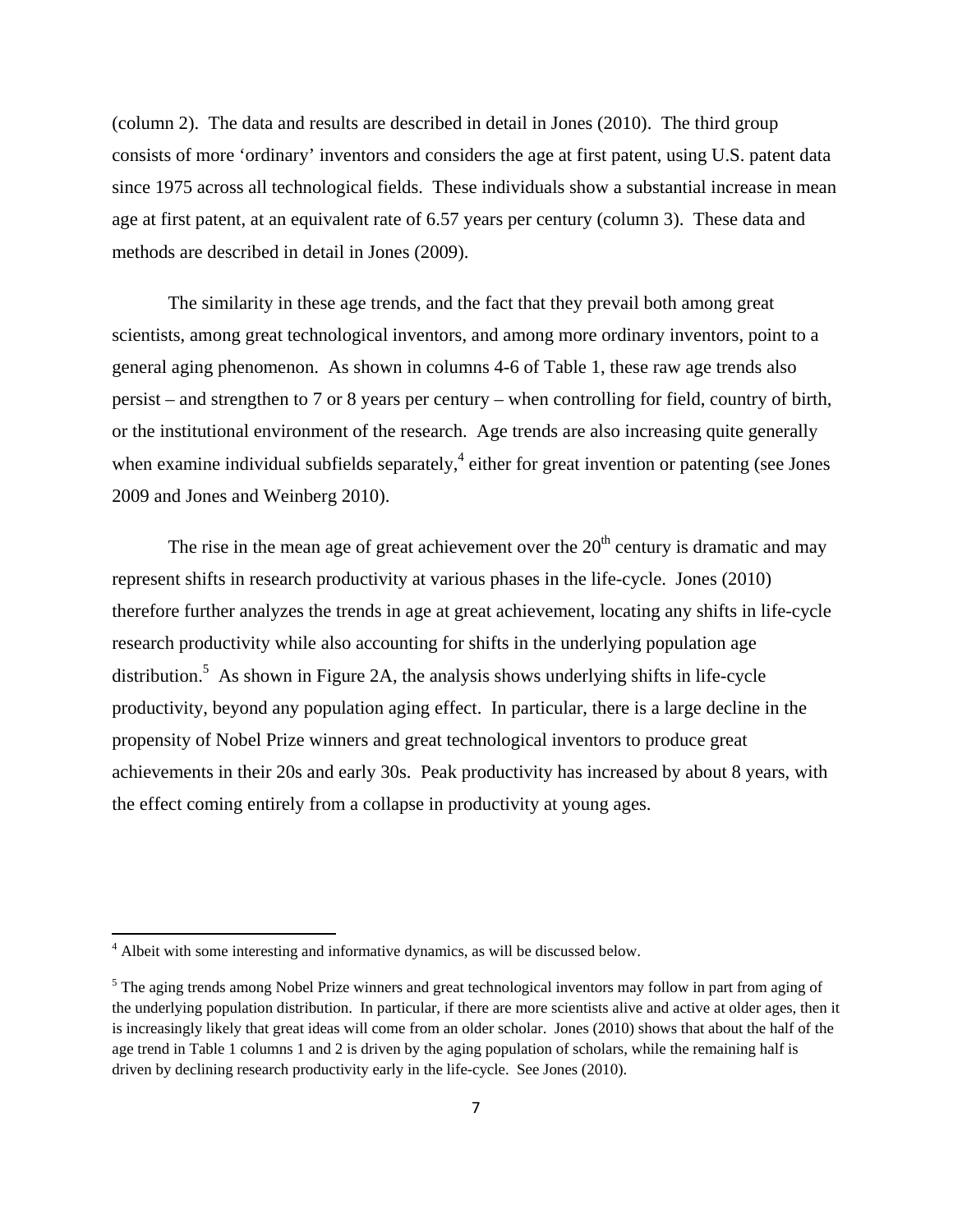

**Figure 2: The Decline of Innovation in the Early Life Cycle** 

Notes: **Fig. 2A** presents an individual's potential to produce great achievements as a function of age, comparing estimates for the year 1900 with the year 2000. The estimates come from analyzing the full set of Nobel Prize winners and great technological inventors over the 20<sup>th</sup> Century (source: Jones 2010). **Fig. 2B** presents trends in the age at first patent, showing the advance in age at the start of the innovative career, using data on U.S. patent holders (source: Jones 2009). See further discussion in text.

These estimates, showing a substantial, increasing delay in great achievements, closely match the trend in age at first patent among more ordinary inventors. Age at first patent is a more direct measure of early life cycle innovative productivity. The raw trend, analyzed in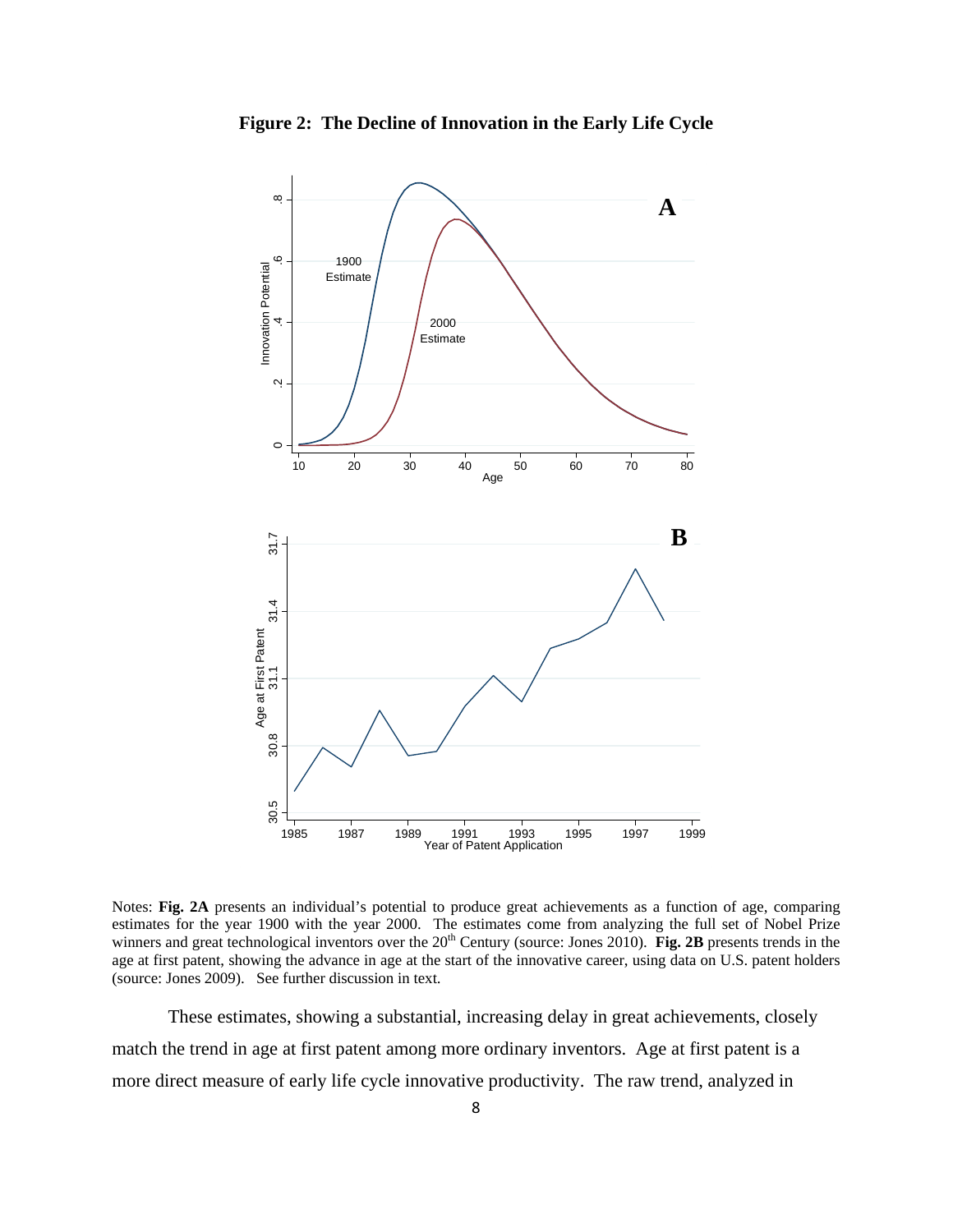Table 1, is further shown in Figure 2B. Coupling Figures 2A and 2B, we see a remarkable consistency across these groups of innovators, suggesting a precise and general phenomenon: a sharp decline in early life-cycle innovative output.

A natural mechanism for declining innovative output in the early life-cycle is a corresponding increase in training duration, which may follow naturally if the foundational knowledge in various fields expands as science advances.<sup>6</sup> This idea can be examined in several ways. First, Table 2 shows that training duration for Nobel Prize winners, measured as mean age at Ph.D., increased by over 4 years over the  $20^{th}$  Century.<sup>7</sup> The role of training duration can be established more causatively by considering exogenous interruptions to young careers. Jones (2010) employs World Wars I and II as such career interruptions and shows that these interruptions must be "made up" after the war, producing both (a) unusual delays in the completion of formal education and (b) unusual delays in the age of great achievement.

Furthermore, Jones and Weinberg (2010) show that the age dynamics in great achievement within Nobel fields closely mirror field-specific dynamics in Ph.D. age. Generally, for Nobel Prize winning work performed prior to 1900, 3 of 4 prize winners had received their Ph.D. by age 25. For Nobel Prize winning work performed since 1980, only 1 of 5 prize winners had a Ph.D. by age 25. Jones and Weinberg (2010) further analyze the effect of an exogenous shock to the foundational knowledge in a field, studying the age and training patterns around the quantum mechanics revolution in physics. The quantum mechanics revolution is typically charted between 1900 and 1927 (e.g. Jammer 1966). Remarkably, we find that (a) age at great achievement and (b) age at Ph.D. actually declined in physics during this period, reaching a minimum just as quantum mechanics becomes a rigorously established theory in the late 1920s and then rising thereafter. Moreover, these patterns are unique to physics; the age of great achievements and Ph.D. age in other fields continued to rise during this period. Viewed as a

 $6$  By contrast, a Kuhnian revolution in science may be associated with a contraction in the knowledge space, temporarily reducing training requirements. See the discussion of the quantum mechanics revolution below.

 $<sup>7</sup>$  Age at Ph.D. is a noisy delimiter of the boundary between a focus on training and a focus on active innovation.</sup> That the Ph.D. age trend is somewhat smaller than the trend in age at first patent (an output-oriented delimiter) or age at great achievement suggests that other intermediate institutions, such as the rise of post-doctorates, as well as leaning-by-doing in the innovative process or other features, may involve further delays.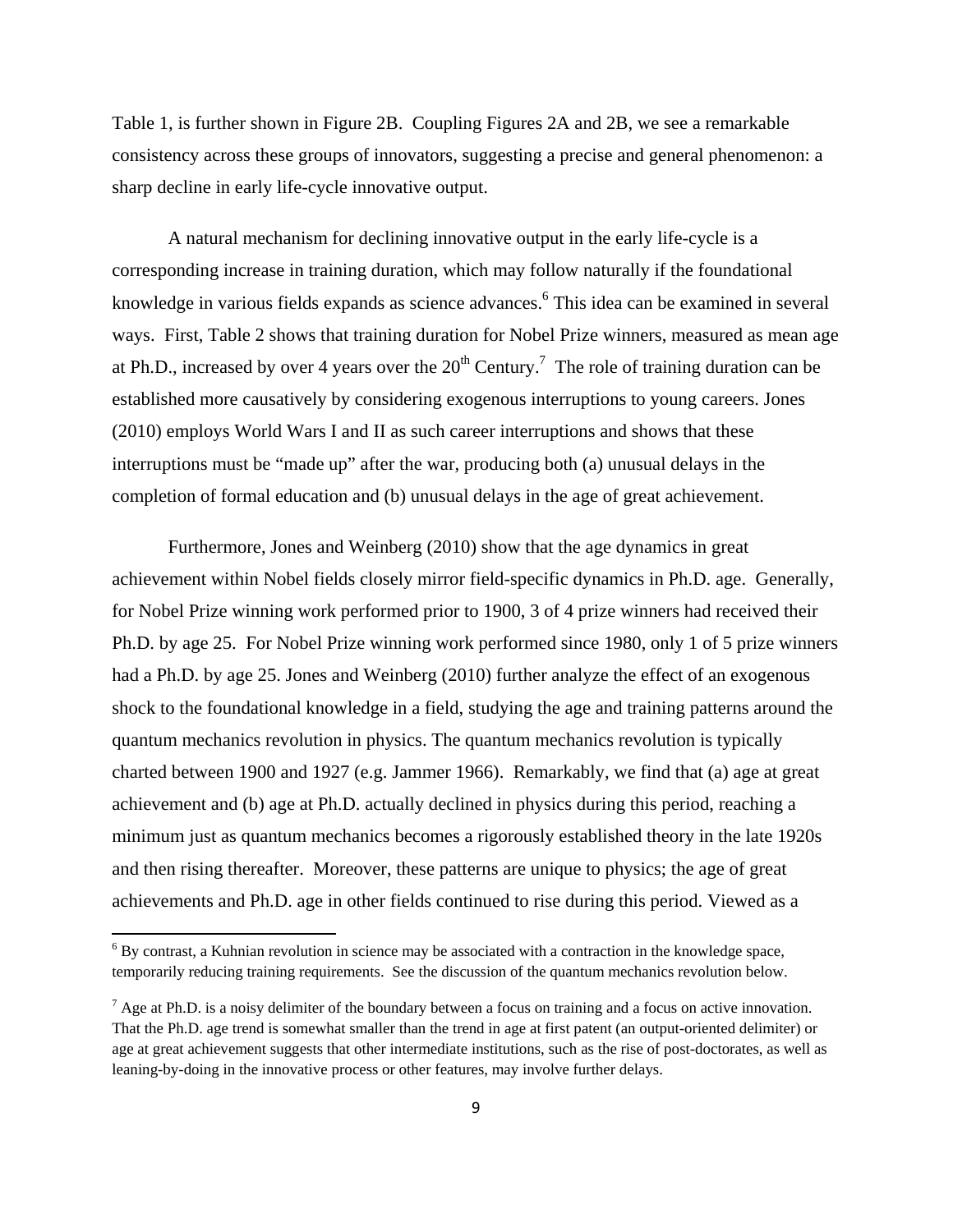natural experiment, the analysis of the quantum mechanics revolution further substantiates the link between the current depth of knowledge in a field, its training requirements, and the ensuing innovative output of young scholars.

|                                           | Dependent Variable: Age at Highest Degree |                     |  |
|-------------------------------------------|-------------------------------------------|---------------------|--|
|                                           | (1)                                       | (2)                 |  |
| Year of Highest<br>Degree (in $100$ 's)   | $***$<br>4.11<br>(0.61)                   | $4.39***$<br>(0.65) |  |
| Data                                      | Nobel Prize Winners                       | Nobel Prize Winners |  |
| Field Fixed Effects                       | N <sub>0</sub>                            | Yes                 |  |
| Country of Degree<br><b>Fixed Effects</b> | N <sub>0</sub>                            | Yes                 |  |
| Number of<br>observations                 | 505                                       | 505                 |  |
| Time span                                 | 1858-1990                                 | 1858-1990           |  |
| Average age                               | 26.5                                      | 26.5                |  |
| $R^2$                                     | 0.084                                     | 0.283               |  |

## **Table 2: Age at Ph.D. Trends**

Notes: Both specifications consider trends in the age at highest degree among Nobel Prize winners. The coefficient gives the age trend in years per century. Robust standard errors are given in parentheses. Field fixed effects for Nobel Prizes comprise four categories: Physics, Chemistry, Medicine, and Economics. Source: Jones (2010). \*\*\* Indicates significance at a 99% confidence level.

Collectively, we see a tendency toward broad and dramatic declines in early life-cycle productivity among great minds and ordinary inventors, and we see close relationships with increased training duration. Policymakers in some fields – especially in life sciences and at the NIH – have noticed related increases in training duration and a decline in grant awards to younger scholars, and are substantially concerned by these shifts within their field. As has been summarized here, the aging patterns are a much more general phenomenon. Policy implications will be discussed below.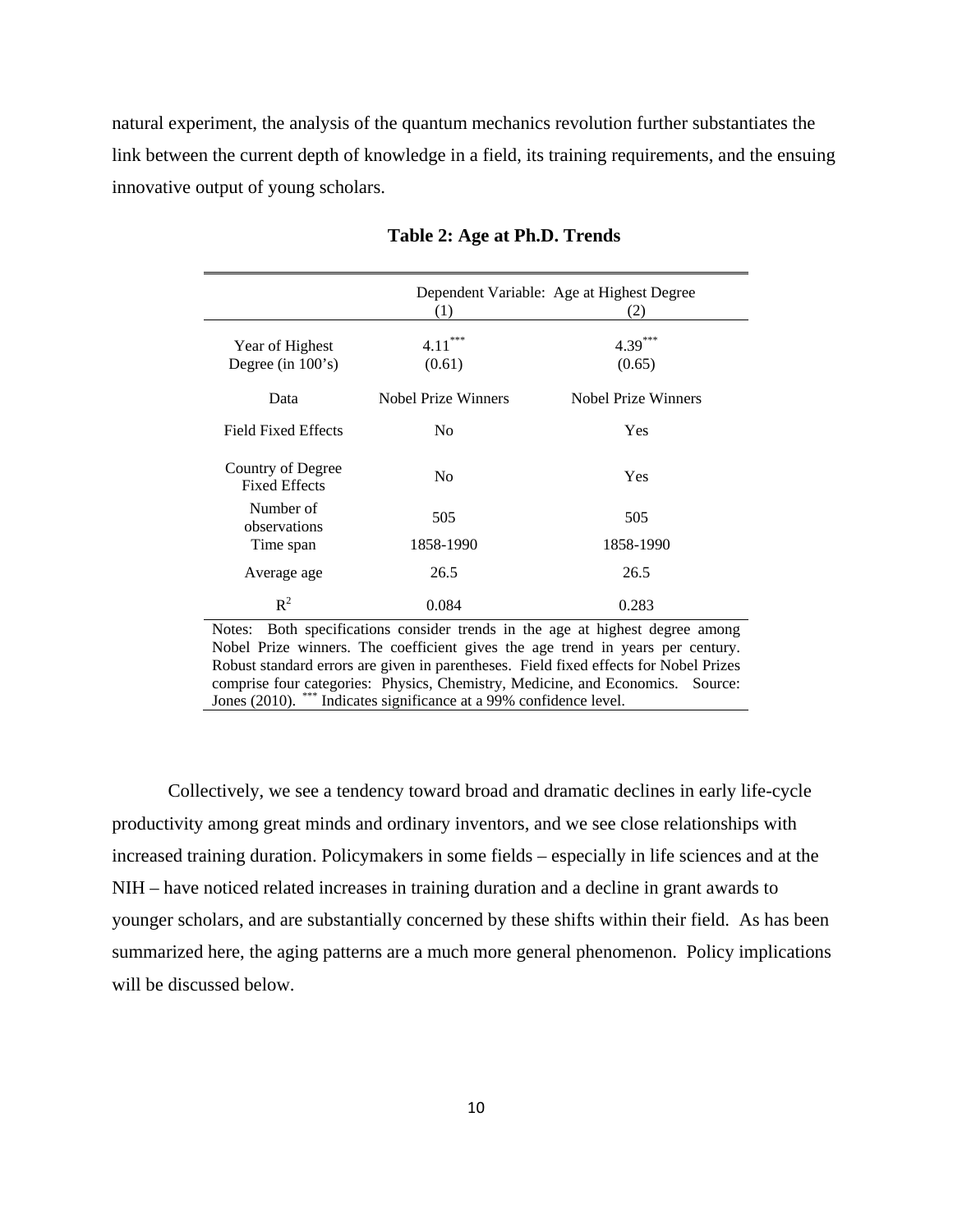## **B. Teamwork in Science**

Knowledge accumulation further suggests a natural "death of the Renaissance man" effect, where the individual scholar is expert in a narrowing share of scientific and technical ideas as science advances. Narrowing expertise will reduce the capacities of individual innovators to (i) draw on knowledge in other fields in their creative process and (ii) implement broad ideas by themselves. Narrowing expertise thus suggests fundamental changes in the organization of innovative activity, with innovators not only being more specialized but increasingly working in teams. This section documents the second major dynamic in science: a general shift to team production and associated rise of teamwork as the locus of higher impact ideas.



**Figure 3: The Ubiquitous Rise in Teamwork** 

Notes: For papers, the figure plots the mean number of authors per paper across 19 million journal articles indexed by the Institute of Scientific Information's Web of Science database. The Science and Engineering category pools articles from 171 different sub-fields while the Social Sciences category pools articles from 54 sub-fields, as indexed by the Web of Science. For patents, the figure plots the mean number of inventors listed in each patent, using the NBER patent database. For further details see Wuchty, Jones, and Uzzi (2007) and Jones (2009).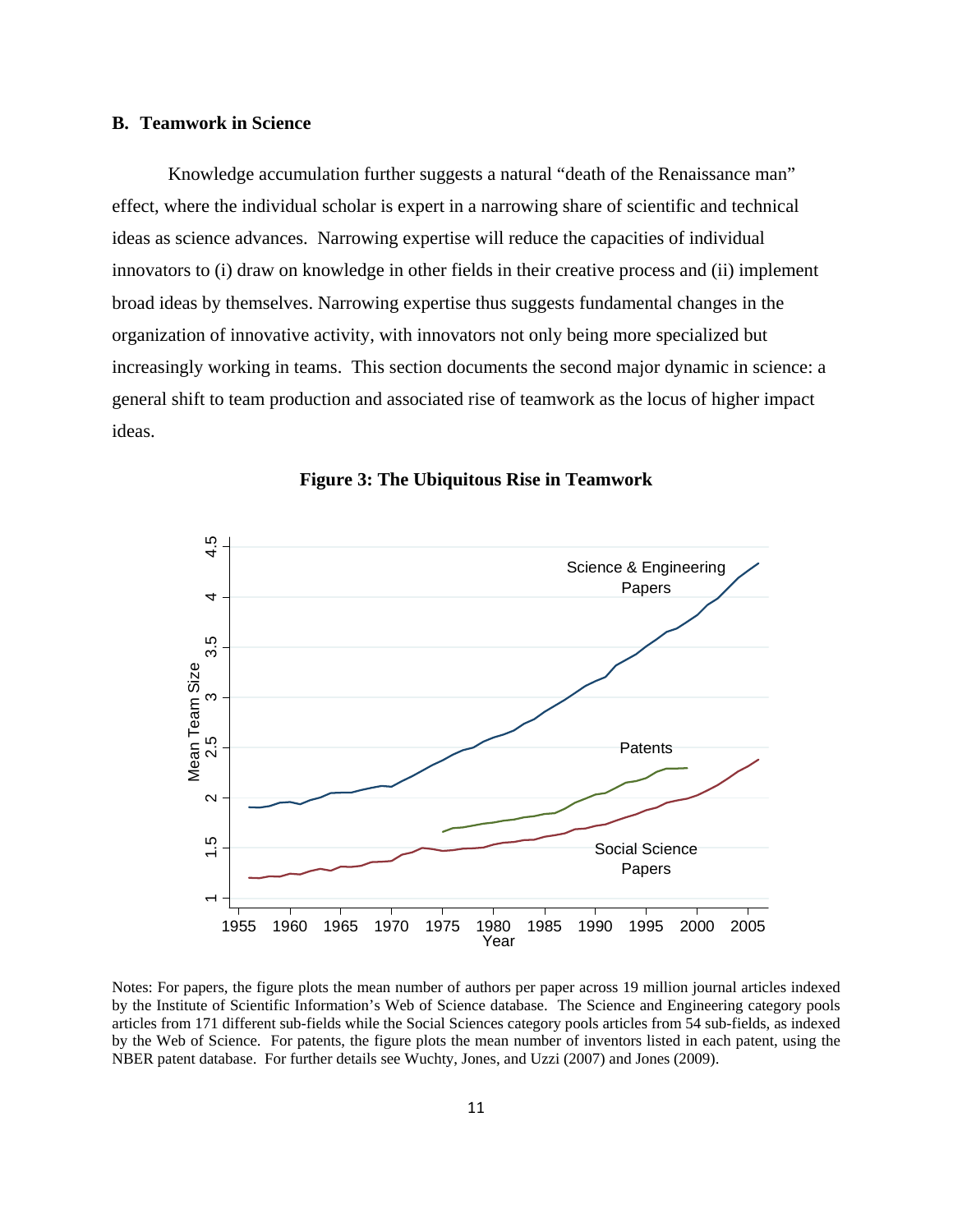Figure 3 shows the trend toward teamwork in journal articles and patents. The mean number of authors (papers) or inventors (patents) are plotted over time. The journal article data incorporate 20 million publications since 1955 as indexed by the Web of Science. The patent data consider 2.1 million patents issued by the U.S. Patent and Trademark Office from 1975- 1999.

We see general increases in teamwork across Science and Engineering journal publications, Social Sciences journal publications, and patenting. Mean team sizes have risen quickly, at rates of 15-20% per decade. The shift toward teamwork also appears in virtually all subfields of research and invention, including 170 of 171 science and engineering subfields, 54 of 54 social science subfields, and 36 of 36 patenting subfields (see Wuchty, Jones, and Uzzi 2007 and Jones 2009). In percentage terms, over 80% of Science and Engineering publications, over 50% of Social Sciences publications and over 60% of patents had multiple authors or inventors by 2005, with the frequency of teamwork rising rapidly in all three areas. As with the life-cycle patterns, we see exceptionally general trends.

Figure 4 presents additional analysis of individual specialization. Figure 4A considers the probability that a solo inventor jumps to a new primary technological field across consecutive patents. A declining tendency to switch fields suggests that individuals are more specialized. Figure 4A shows that solo inventors appear more specialized with time when considering all patenting fields; this tendency also appears in 34 of 36 technology subfields when analyzed separately (see Jones 2009). By contrast, Figure 4B shows that, when operating in teams, inventors move across technological fields with the same frequency over time – so that teamwork appears to overcome the increasing narrowness of individuals.

The relationship between teamwork, specialization, and the depth of knowledge is further supported when comparing fields at a point in time. Comparing across fields, Jones (2009) shows that deeper areas of knowledge are associated with more specialization and more teamwork. Thus, the time trends and the cross-sectional field differences can be interpreted in a consistent and simple manner.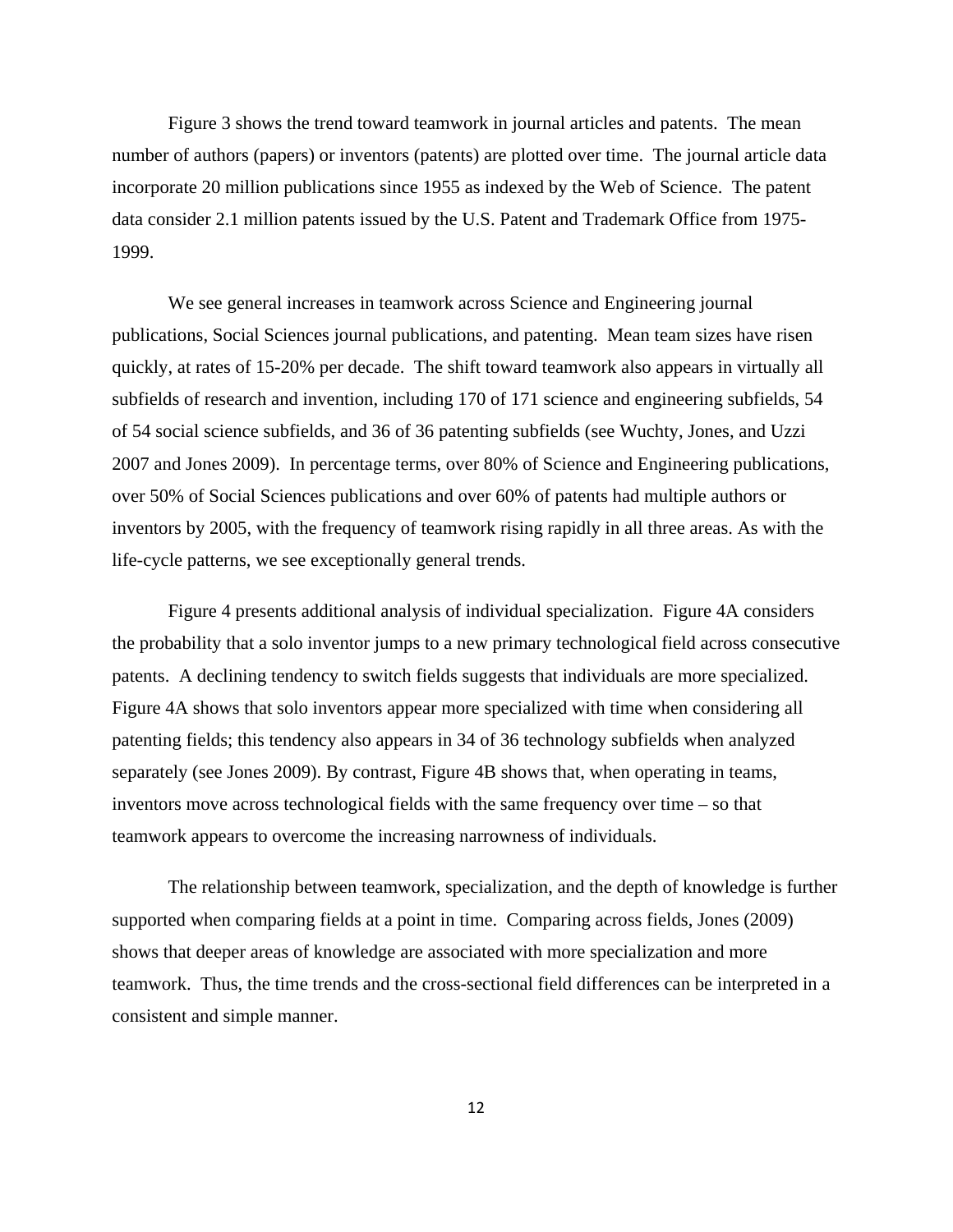**Figure 4: Trends in Specialization: Solo Inventors vs. Team Inventors**



Notes: **Fig. 4A** presents the evolution of specialization for solo inventors, plotting the tendency for a solo inventor to switch technological areas across that inventor's consecutive patents. The probability of such field jump declines sharply with time, so that individual inventors appear more specialized, i.e. narrower in their technological span. **Fig. 4B** shows, by contrast, that when individuals work in teams, they jump between fields as regularly as before. Through teamwork, individuals appear to maintain breadth of technological span.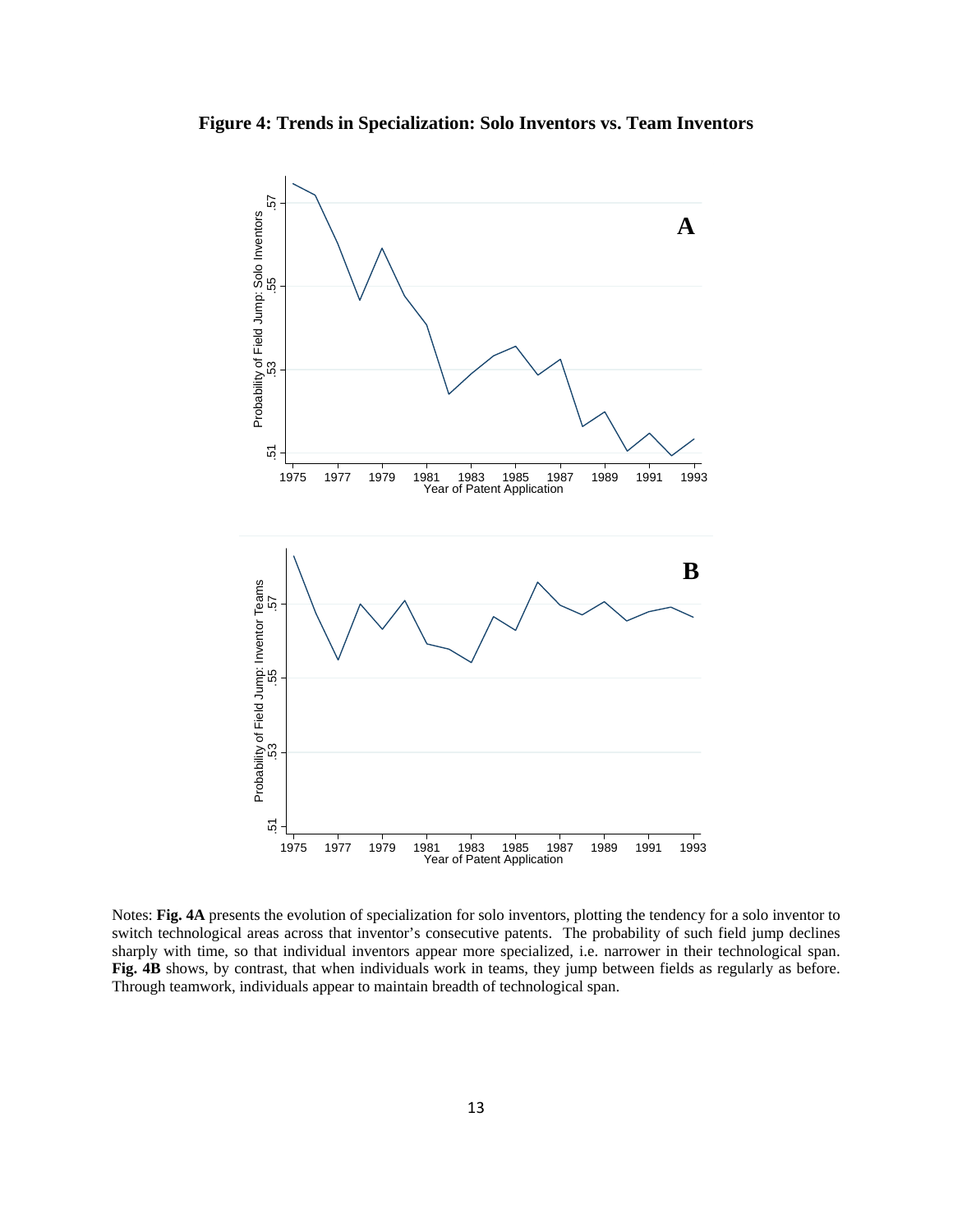Given that individual scholars and inventors choose whether to work alone or in teams, the increase in teamwork suggests that innovators find teamwork increasingly worthwhile. That teams might have some advantage is further shown in Table 3. First, we see that team-authored papers published between 1995 and 2005 have received more than twice as many citations on average than solo-authored papers. This large citation advantage appears in both Science and Engineering papers and Social Sciences papers. Moreover, when looking at "home run" papers, defined here as those with at least 100 citations, team authored papers are 4.25-4.57 times as likely to produce such "home runs". In patenting, meanwhile, teams are associated with an 18% increase in mean citations received and a 65% increase in the probability of a "home run" patent.

|                            |       | <b>Mean Citations Received</b> |           | Probability $> 100$ citations |        |           |
|----------------------------|-------|--------------------------------|-----------|-------------------------------|--------|-----------|
|                            | Team  | Solo                           | Team/Solo | Team                          | Solo   | Team/Solo |
| Science and<br>Engineering | 11.95 | 4.55                           | 2.63      | 1.21%                         | 0.28%  | 4.25      |
| Social<br><b>Sciences</b>  | 8.74  | 3.31                           | 2.64      | 0.59%                         | 0.13%  | 4.57      |
| Patents                    | 6.66  | 5.64                           | 1.18      | 0.025%                        | 0.015% | 1.65      |

| Table 3: Team versus Solo Impact |  |  |  |  |
|----------------------------------|--|--|--|--|
|----------------------------------|--|--|--|--|

Notes: This table considers all papers published in the 1995-2005 period (as indexed by the ISI Web of Science and counting citations received through 2007), and all U.S. patents produced in the 1990- 1999 period (and counting citations received from other U.S. patents through 2007).

 Wuchty, Jones, and Uzzi (2007) further show that the team advantage in citations appears in nearly all sub-fields of Science and Engineering papers, Social Sciences papers, and patents. Moreover, the citation advantage of teams over solo work, and teams' relative probability of home runs, are increasing with time, so that team production appears increasingly privileged in its citation impact. In a number of fields, the team citation advantage reverses what had been a solo-inventor advantage in the 1950s, which emphasizes the changing nature of science and the decline of solo researchers as the locus of the most cited ideas.

In sum, we see general shifts toward teamwork in the production of knowledge, and especially in the production of the most highly cited ideas.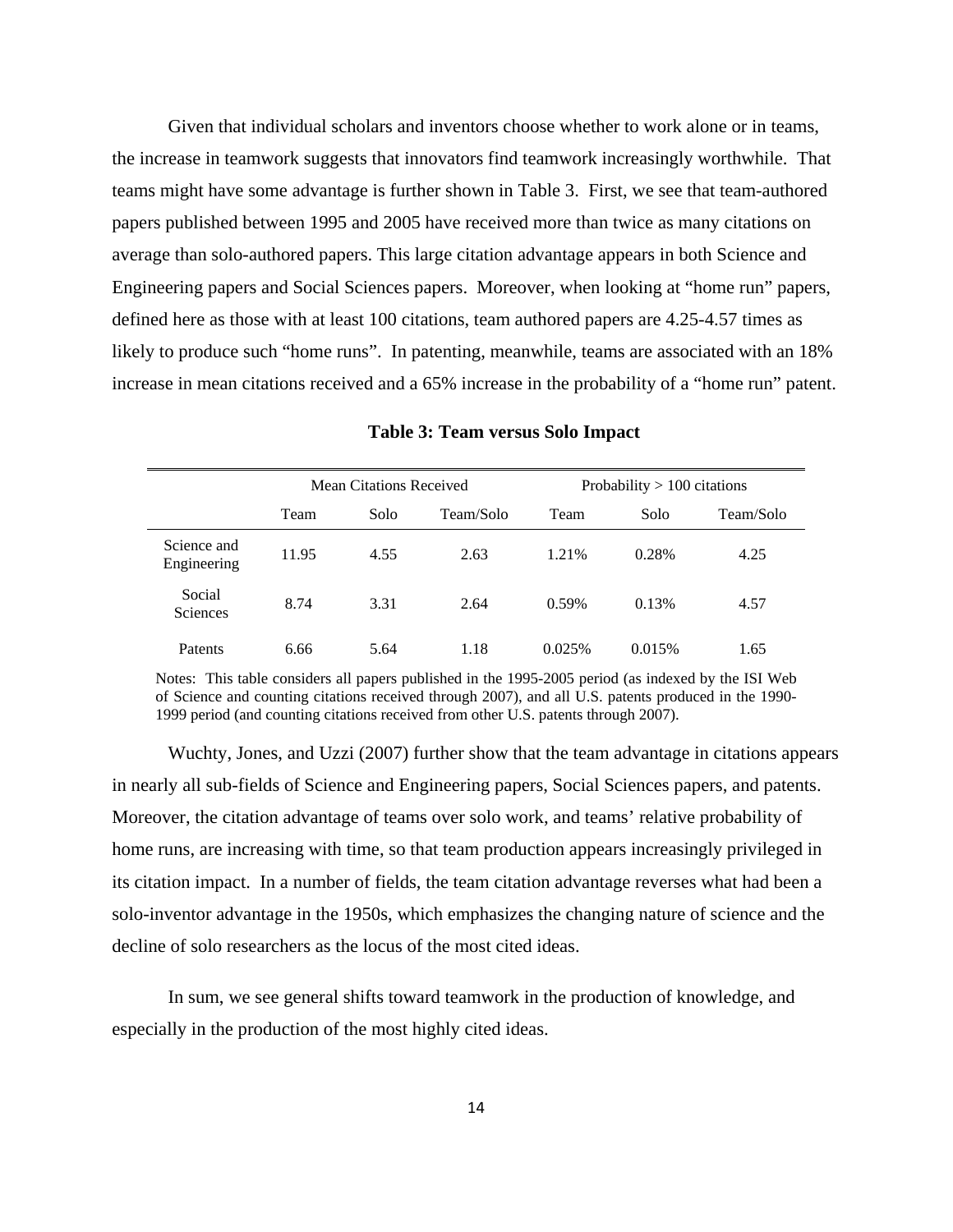# **C. Understanding the Evolution of Science**

If knowledge accumulation is an intrinsic feature of scientific advance, then the two dynamics in science, documented above, follow naturally. As knowledge accumulates, innovators both extend their training phases and achieve narrower expertise, changing the lifecycle of innovation and the value of teamwork. The empirical value of the knowledge accumulation hypothesis is partly in its generality: it can explain science-wide patterns, ubiquitous across fields and research institutions, both in time series and in cross-section, and aggregate a diverse range of underlying facts under a simple, unifying framework. Knowledge accumulation can thus provide a foundational reason for shifting norms that have been perceived within individual fields, but typically without an appreciation for their generality or an underlying theory of change. $8$ 

### **III. Core Roles of Science Policy**

Getting science policy right is a key role of government and, arguably, the preeminent role of government in terms of fostering increasing economic prosperity. This claim can be motivated by three mainstream observations in economics. First, a defining feature of the modern age is that certain economies grow and keep growing: the United States has repeatedly doubled its income per person since the Industrial Revolution, leading to unprecedented levels of income and associated increases in health and longevity. Second, this growth comes largely through technological advance – the collective impact of an enormous array of novel ideas. Third, while markets are good at many things, markets face critical failures in the production of new ideas.

The first two observations emphasize the importance of idea creation for economic prosperity. The last observation suggests that government policy can play a critical and even necessary role in encouraging ideas. Indeed, central features of ideas themselves may lead

<sup>&</sup>lt;sup>8</sup> Of course, when looking at any particular trend or pattern, other forces may play substantive roles. For focus, this summary leaves aside alternative specific explanations for specific subsets of the facts. Jones (2009), Jones (2010), Jones and Weinberg (2010), Wuchty et al. (2007), and Jones et al. (2008) discuss alternative explanations, and the reader is pointed there for further discussion.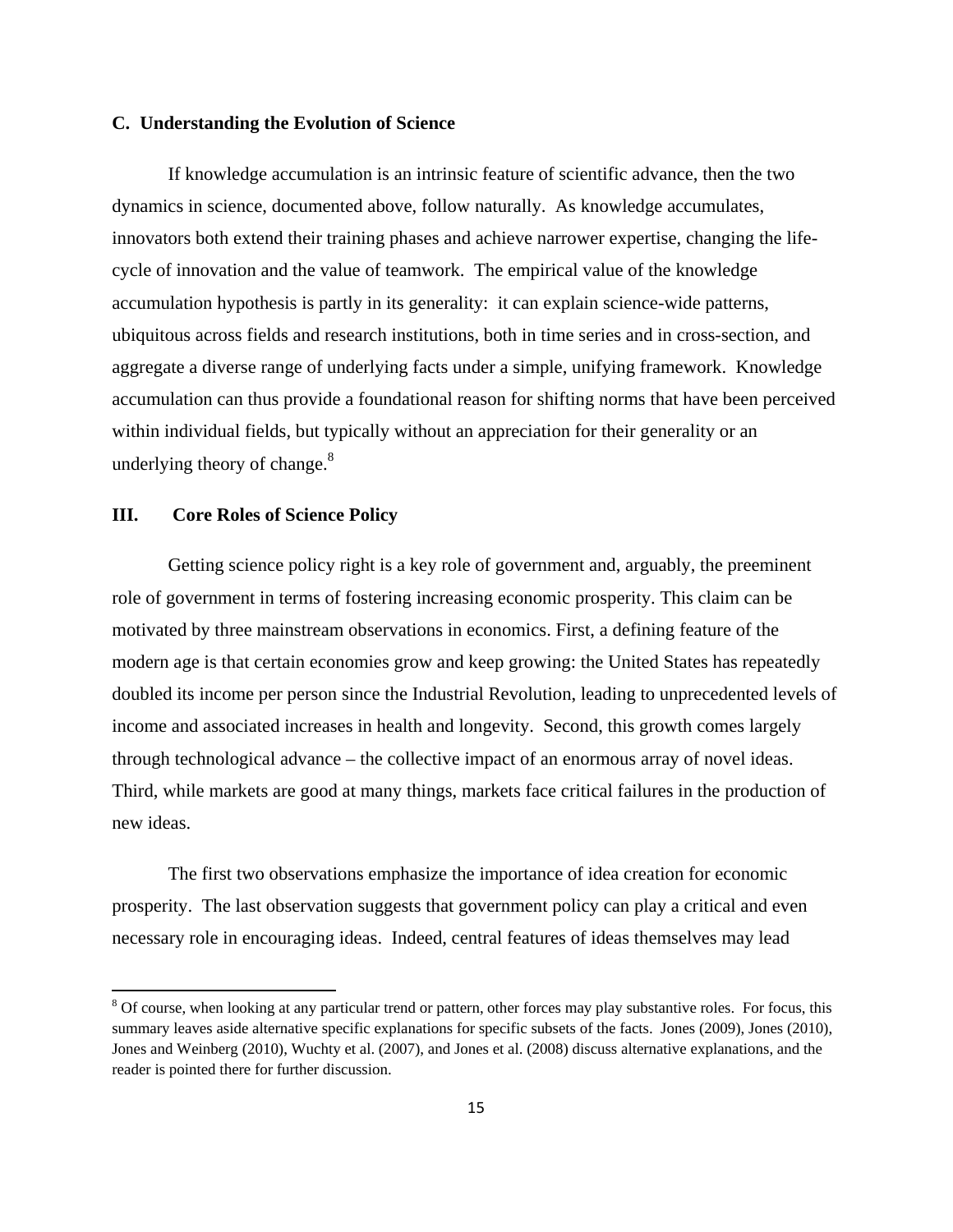inexorably towards market failures – and particularly to idea *underproduction* in the absence of policy intervention. To frame the analysis of science policy to follow, first consider two core features of ideas, the market failures they cause, and the particular government institutions that exist – and must be well designed - to combat them.

First, ideas are typically harder to create than to copy. More specifically, the production of new ideas involves fixed costs to conceive, develop, demonstrate, and market the idea. If, once this hard work is done, entrants can freely adopt the creation, then the resulting competition will reduce profits from the new idea. This ex-post competition can kill the incentive to produce the idea in the first place, especially to the extent that the innovator cannot recoup the fixed costs of their investment. Intellectual property law, especially patents, serves to limit this ex-post dissipation of profits, thus maintaining incentives for the technological advances that drive economic growth. Patent-granting organizations, such as the USPTO, thus play essential roles in creating well constructed property rights for new ideas.

Second, ideas are often cumulative, building one upon another. To the extent that the creator of the initial idea cannot capture the returns to future creativity that the idea unleashes, the incentive to create an idea may again be insufficiently strong. Patent law also plays a role here: by forcing disclosure of the idea, other innovators are more able to build upon it. But this market failure may be particularly acute for basic research, where new ideas may have little commercial possibility directly but underpin hosts of downstream, commercial innovations. Here, direct government support for basic research (through the university system, government laboratories, and through institutions like the NIH and NSF) may thus also be critical to sustaining idea production and, ultimately, economic growth. In effect, because basic research may provide little direct commercial payoff, the enterprise of basic research – including the researchers themselves - rely importantly on subsidies from public sources.

Given this reasoning, we can consider three key aspects of science policy that the changing nature of science bears especially upon.

1. *Entry*. Scientific and technical progress ultimately relies on the *entry* of talented individuals into scientific careers. To the extent that markets alone do not create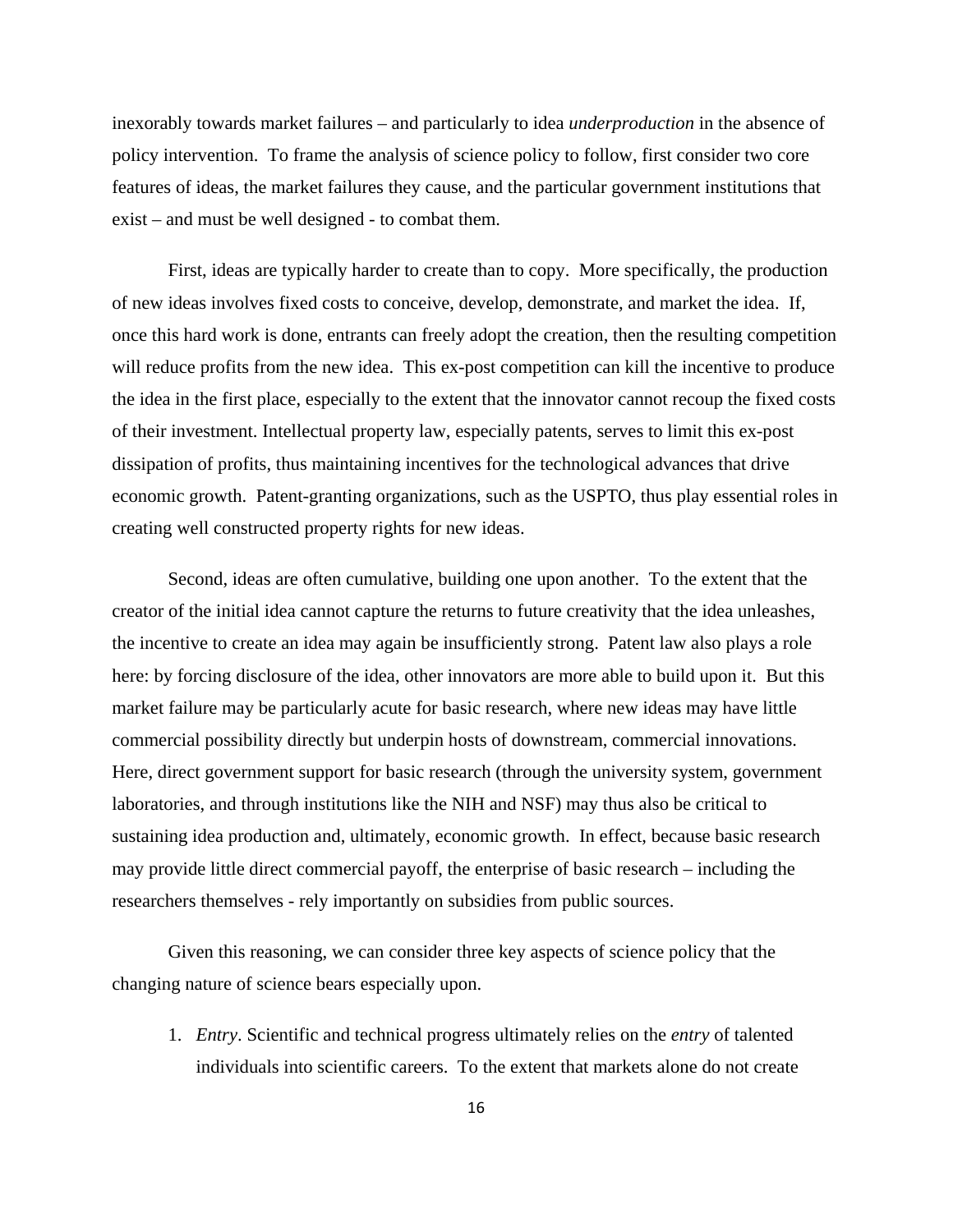sufficient incentives for entry, science policy is critical to support such career choices. On this dimension, lengthening training phases require special consideration. As research grants and patents come later in the life-cycle, compensation for the delayed start to the career appears needed.

- 2. *Evaluation*. Effective science policy both in granting patent rights and granting research support – necessarily relies on the effective *evaluation* of ideas. The increasing challenge for an individual scientist to span broad research areas, as detailed in Section II, suggests the same increasing challenges for government agencies and the individual scientists within them who are tasked with evaluation.
- 3. *Effort*. Even conditional on choosing a scientific/technical career, the rate and direction of innovator *effort* responds to the incentives science policy imposes. Evaluation methods that privilege narrow ideas, whether in research grants, tenure systems, or elsewhere, will chill efforts to produce ideas with broad impact. Incentive mechanisms that privilege individual researchers, including high-status individual prizes like the Nobel Prize, can undermine teamwork, even as teamwork is increasingly needed for broad impact.

These challenges and possible responses are detailed below.

# **IV. Rethinking Science Policy: Life-Cycle Issues**

The extension of training and decline in early life-cycle innovative output, as detailed in Section II, raise the cost of becoming a scientist. Labor economics provides a useful framework for understanding this cost. In particular, let there be some value V to being a scientist once the necessary training is finished. This value can incorporate the future wage stream, discounted to the moment one starts actively innovating. More generally, the value V could include the expected value of research grants, status, or the simple joy of creativity, all viewed from the moment one begins the active innovative career.

The problem with lengthening training is that it delays receipt of this expected value V. A standard economic model suggests that the cost of one year's delay is about 10% of V. That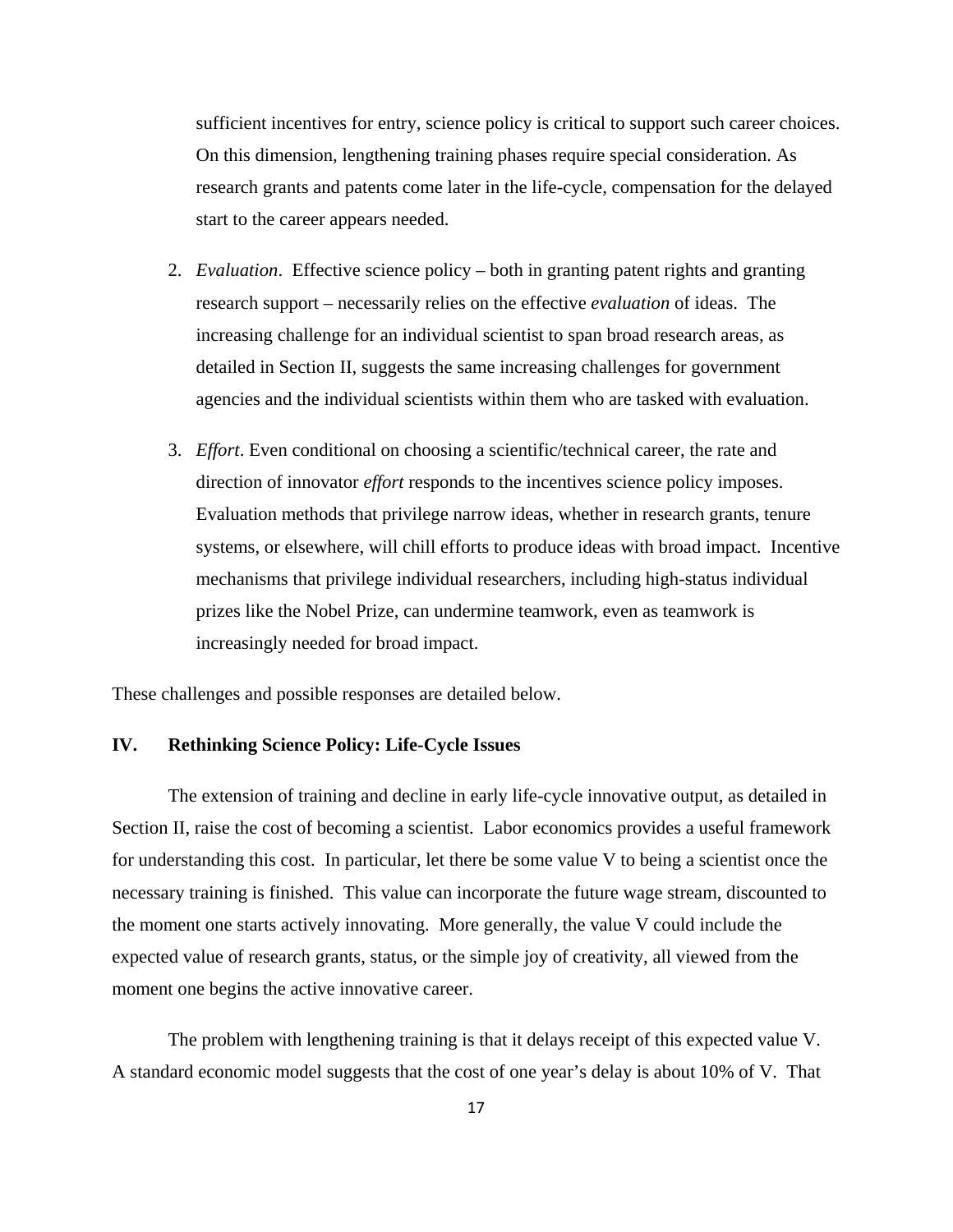is, using a discount rate of 10%, it is generally true that a person will value one dollar next year at only 90 cents today. By analogy, a wage stream must rise by 10% to compensate the individual for an extra year of schooling. That this reasoning can apply usefully to labor markets is demonstrated by the fact that average wage returns to an extra year of schooling are about 10%, a relationship that holds in a fairly stable fashion across time and across countries (Mincer 1958, Psacharopoulos  $2004$ ).<sup>9,10</sup>

In science, this problem can lead to two straightforward selection effects. First, there is selection across types of scientific careers. While certain areas of science, such as biotechnology, have become increasingly deep, with lengthening Ph.D.'s and the development of post-doctoral phases, other areas of innovation have milder training commitments. Perhaps the most spectacular example in recent years surrounds the "dot.com" boom. In many instances, important innovative ideas, including retail concepts (e.g. book seller + internet), internet search, and HTML software applications required relatively little technical training at first. The relative ease of entry into such innovative careers, other things equal, will tend to draw entrants away from sciences that feature long and extending training phases. Note, however, that this form of selection is not necessarily a concern for scientific and economic progress. Indeed, diverting talent and effort from a harder area of innovation to a less costly but possibly equally fruitful area of innovation may well be efficient. $11$ 

The second kind of selection effect occurs when talented individuals avoid science entirely. For example, if careers in finance, management, or law require more static levels of training, then scientific careers will be increasingly costly by comparison. The estimated 6-8

<sup>&</sup>lt;sup>9</sup> The 10% benchmark is true for richer countries. Returns to education tend to be somewhat higher in poorer countries, which is consistent with higher discount rates in poorer countries, as reflected in higher interest rates in poor countries.

<sup>&</sup>lt;sup>10</sup> The 10% discount rate may not apply perfectly to scientists, who may, for example, particularly enjoy learning or may be especially attracted to non-pecuniary benefits (see, e.g., Stern 2004). Nevertheless, standard discounting likely applies to wage aspects of the scientist's career decision and presumably the individual would, other things equal, rather not delay other benefits as well – whether social status or the joys of creativity and discovery.

 $11$  Some evidence for this selection effect appears in Table 1. When adding field fixed effects, the age trends rise. This means that the increasing delay is actually higher within individual fields, but that scholars appear to be shifting over time to those fields where great achievements can be had at younger ages.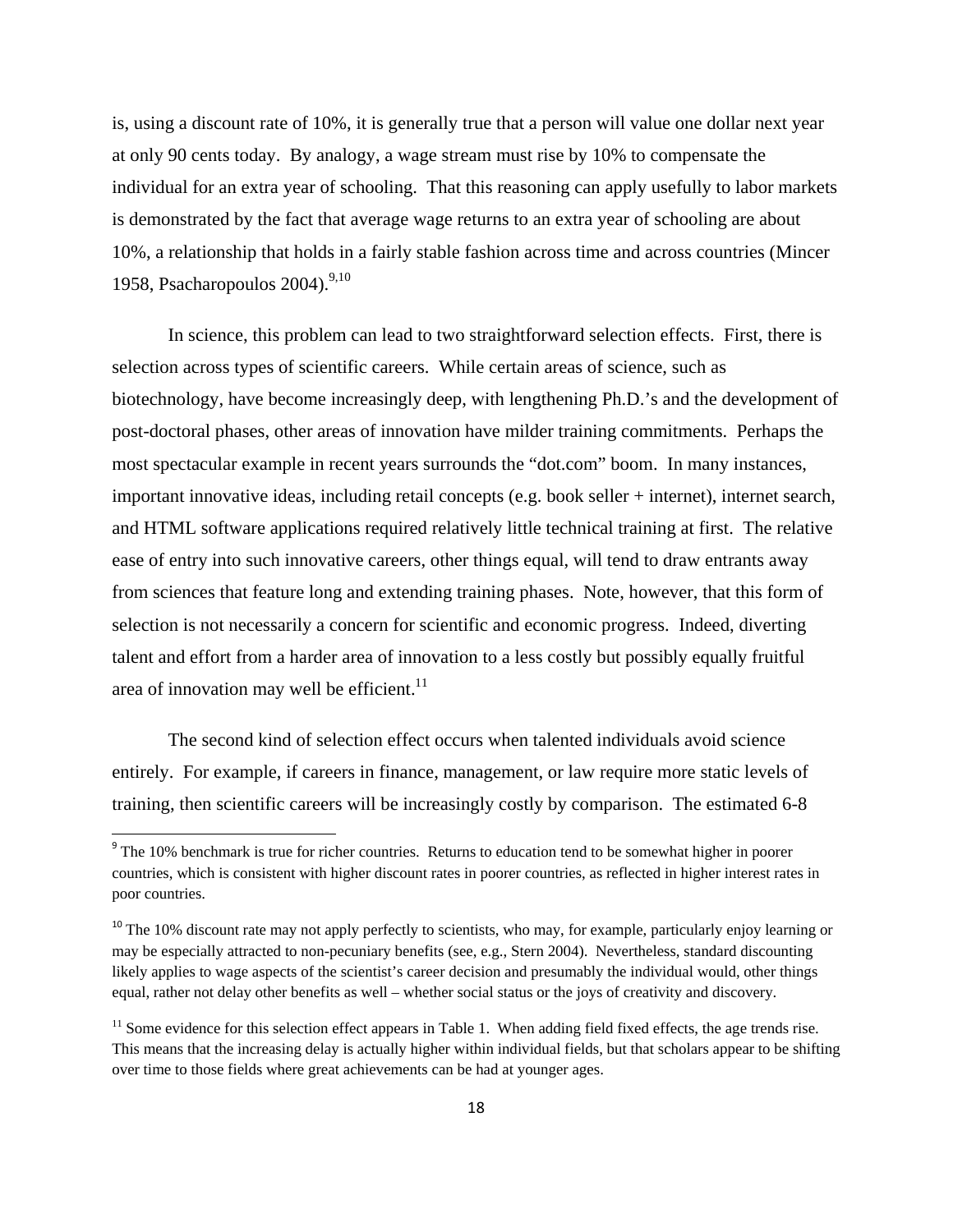year delay in becoming an active innovator over the  $20<sup>th</sup>$  century suggests, at a standard 10% discount rate, a compound 45-55% decline in the value to becoming a scientist. This kind of selection effect may not only slow scientific progress but also slow economic growth, should the positive spillovers that follow from idea creation (see Section III) not feature in other white collar careers. The recent finance boom, drawing talented undergraduates into quickly attained, high wage streams, may make this comparison particularly acute.

# **A. "Natural" Compensating Mechanisms**

Before considering policy mechanisms that can confront this selection issue and encourage entry into science, it is important to evaluate two possible compensating mechanisms that are naturally built into the economy's growth path. The first mechanism is increasing life expectancy. As lifespan increases, the period over which a scientist can enjoy the fruits of their education may extend, raising the value V of being educated. This effect might seem to encourage entry into high-training scientific careers. However, discounting suggests such compensation may be small. In particular, when making career choices in the early life-cycle, an extra year of earnings, prizes, or status 50 years in the future may have little value in comparison to what is immediately foregone. For example, at a discount rate of 10%, an additional year of schooling requires a 10% increase in V to compensate. But an additional year of life 50 years in the future would increase V only incidentally from today's perspective – in fact, by only one half of one percent. Moreover, the increase in life-expectancy is presumably common across types of careers, so this "natural" life-expectancy mechanism has little if any inherent capacity to solve the selection issues above and especially the issue that talented individuals avoid science entirely.

The second compensating mechanism follows naturally as markets expand in size. The value of a patent will tend to increase linearly in the number of people around to use it, and increase similarly as per-capita income rises nationally and globally, raising consumers' willingness to pay. From this perspective, one can assume that, fixing the size of the technological jump embedded in ideas, the market value of a new idea is greater today than in the past. This market size compensation can be substantial and may help explain why we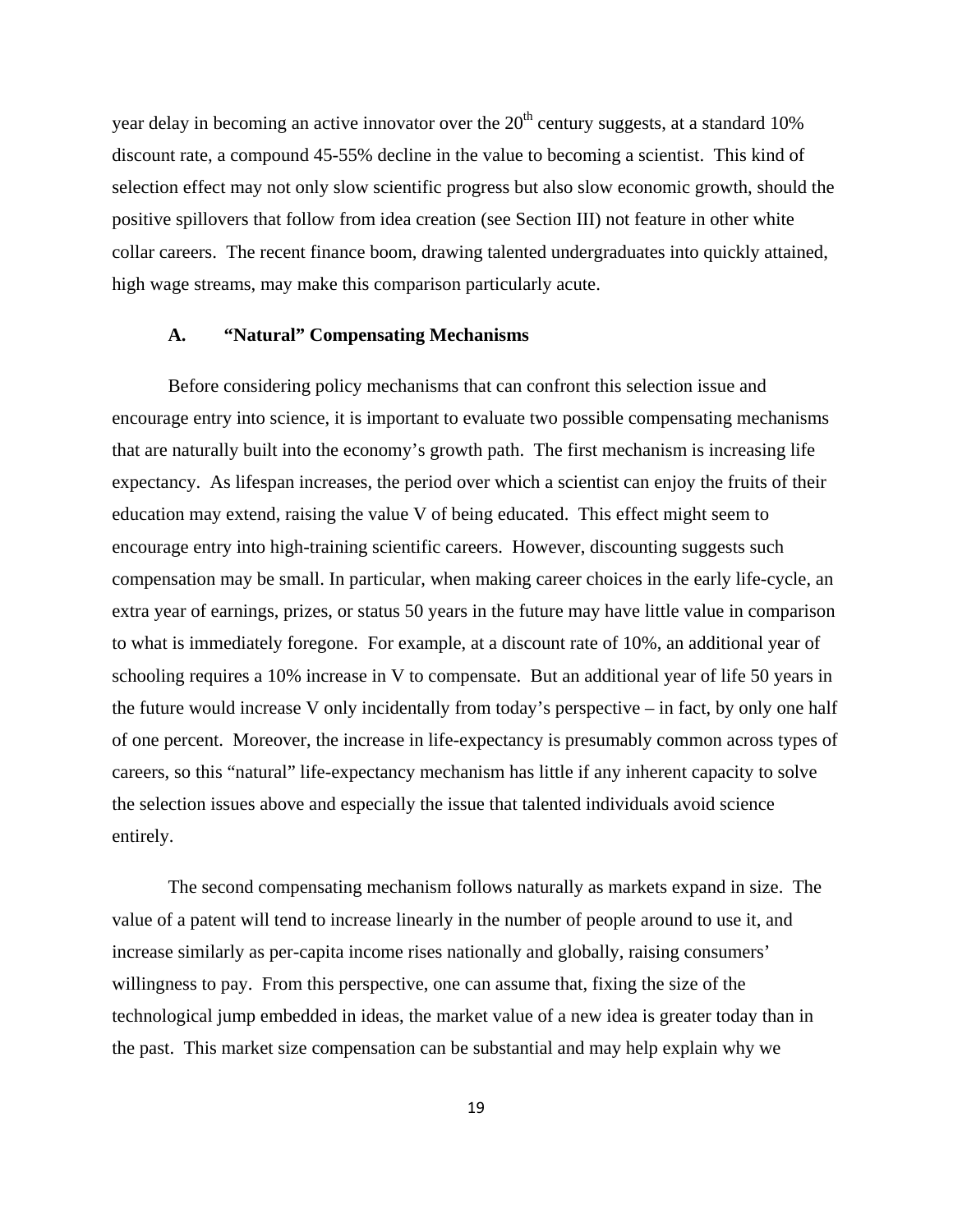continue to see growing patenting efforts and commercial innovation in equilibrium even as education duration rises and credit is diffused through teamwork.<sup>12</sup>

The "natural" compensation of market size is, however, much less clear for basic research. Unlike patents, the commercial value of a basic research idea (which may typically be zero) does not obviously scale with world GDP, even though the potential value from the idea's downstream spillovers does scale with world GDP. Hence, while the motive to encourage basic research remains extremely strong – and grows -- patent law does not easily transmit this commercial value into basic science. It remains for other institutional forms of support, through agencies like the NIH, NSF, government labs and public universities, to confront the life-cycle challenges and encourage entry into basic science.

#### **B. Policy Mechanisms**

To encourage entry into science, one may either (i) increase the value, V, of the scientific career, or (ii) speed up training, to bring V earlier in the life-cycle. This section will consider policy mechanisms that can influence both dimensions.

The value V to being a scientist likely has several important components, including wages, status, and creative freedoms (see, e.g., Stern 2004). To increase V, one could therefore consider several targets. Wages can be increased most obviously through public support of researchers, either in public universities, government labs, or the salary components of research

 $12$  In practice, productivity growth, resulting in per-capita income growth, will enhance the market size for ideas but also increase wages in other careers, conveying no innate bias toward innovative careers. However, population growth expands the market size for ideas without affecting wages in other careers directly (according to standard neoclassical growth theory where the aggregate production function is constant returns to scale). So population growth, unlike per-capita income growth, will tend to asymmetrically advantage commercial innovative careers over other careers. We can therefore consider the following back-of-the-envelope calculation. World population growth has averaged approximately 1.5% per year since 1975. Meanwhile, average team size in patenting has risen by 1.1% per year since 1975, suggesting that the individual share of the patents' commercial value falls by about 1.1% per year. The rise in training, at about .08 years annually and with a 10% discount rate, reduces the relative value of an innovative career by 0.8% per year. Thus, assuming that the rate and size of ideas is fixed once the individual is educated, the personal value of the innovative career would be increasing by  $1.5% - 1.1% - 0.8% = -0.4%$  per year. Thus population growth may compensate substantially for the educational challenges in commercially-oriented innovative careers. If we consider a weighted population growth measure, which incorporates rapid increases in relevant technology buyers in China, India, etc, then the compensation will be higher.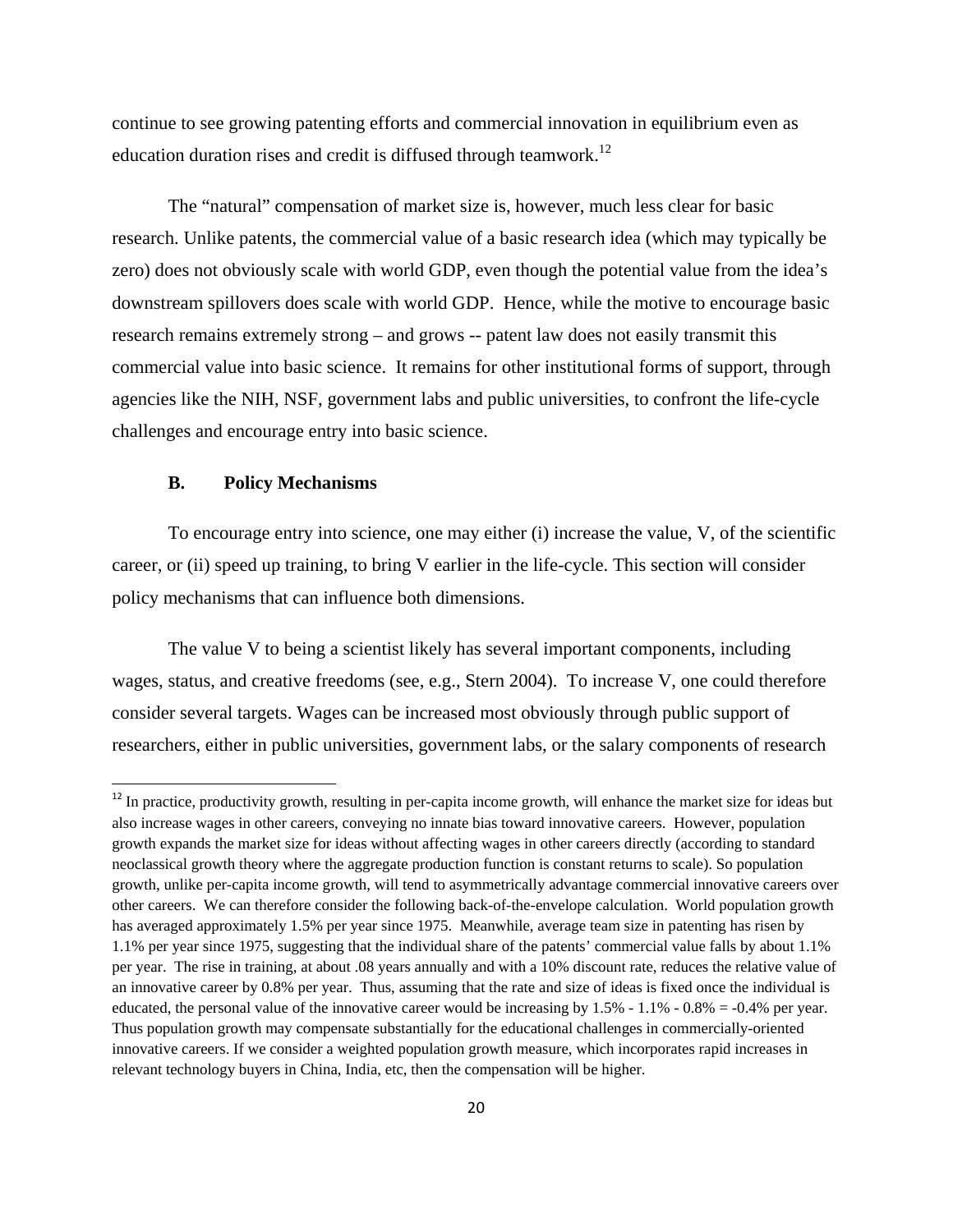grants. To maintain neutrality with other careers, a simple rule of thumb is as follows. If training duration rises by Y years per decade, then with an R% discount rate, V would need to increase RY% per decade relative to the value of alternative careers that do not feature extending training phases. For example, the evidence surveyed in Section II suggests that Y averages about 0.8 years per decade. With a 10% discount rate, V would need to increase by 8% per decade beyond the value increases of other careers. A simple way to achieve this would be to increase salary support by 8% per decade or 0.8% annually above real wage growth in those careers with static training. A closely related alternative would be to increase wage support during the training phase, through graduate student and post-doctoral stipends.<sup>13</sup>

One might also increase V through other dimensions. For example, longer, larger, and/or less restrictive research grants at the height of the scientist's career may be attractive in expectation and help offset the automatic disincentives that emerge as training duration increases. At the same time, forcing grant dollars (not wage support) earlier in the life-cycle looks sub-optimal, in the sense that early-life cycle researchers are less likely to produce important ideas, as shown in Section II.

An additional alternative is to accelerate training. This approach may be especially attractive and of increasing importance if an individual's raw innovation potential is greatest when young. Historically, Figure 2A suggests high innate innovation potential among young scholars (i.e. were training not occupying the individual's time), which is consistent with the broader literature on life-cycle creativity.<sup>14</sup> This finding further amplifies the opportunity costs in the early life-cycle and especially the costs of "busy work" professional apprenticeships, where future innovators are saddled with rote, relatively low skill tasks that have little training value. As one response, science policy might increasingly emphasize a separate track of professionals who focus on rote analytical tasks, requiring less training and without anticipation of being

<sup>&</sup>lt;sup>13</sup> This discussion emphasizes keeping entry incentives "neutral" with respect to other careers. Of course, one may imagine that research support levels are too low or high in general, and neutrality is meant only as one benchmark.

 $14$  The capacity for great ideas from young scholars is shown historically in Figure 2A when considering the 1900 estimate. See also Stephan and Levin (1993), Simonton (1998), Weinberg and Galenson (2008), Jones (2010) and Jones and Weinberg (2010) for further discussion.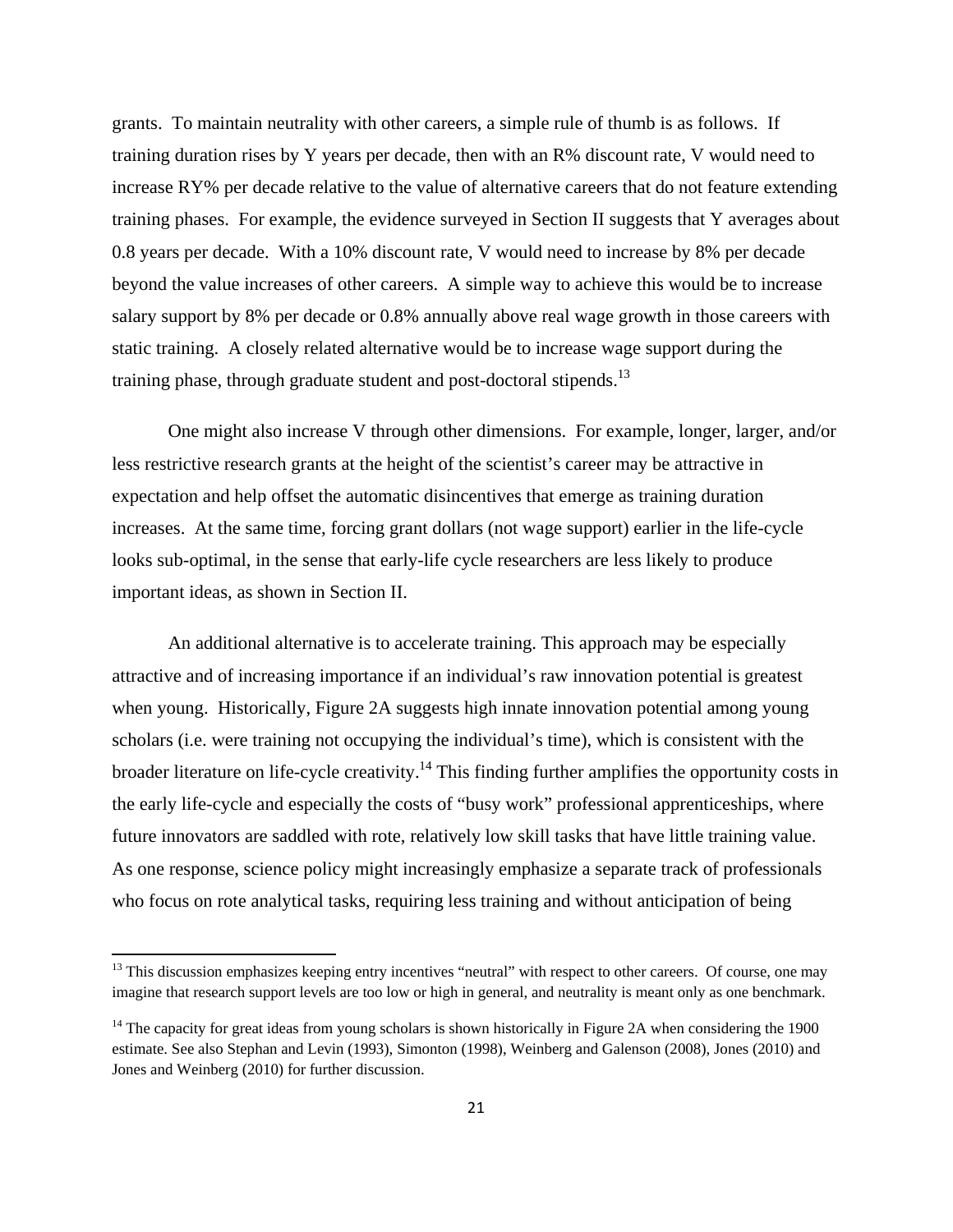research leaders. Such training and labor market segmentation could free graduate students and post-doctoral scholars who appear to have strong research potential to migrate more quickly through higher-value training tasks and into active innovation and creative leadership.

More generally, increasing the quality, intensity, and/or focus of training throughout the early life cycle may all bring young scientists more quickly to the knowledge frontier, offsetting the expansion of foundational knowledge and allowing individuals to substitute toward active, high quality innovation at younger ages. The training duration problem thus bears on education policy from childhood and suggests that a central goal of educational policy -- and one of increasing importance -- is to ensure that future innovators are being trained efficiently from very young ages. Achieving such acceleration is a complex matter that requires careful balancing and substantial additional study.<sup>15</sup>

## **C. The National Institutes of Health Example**

 An instructive example is the current debates and policy actions at the NIH with regard to early life-cycle research. It has been noticed for years that NIH grants are increasingly given to older researchers as opposed to younger scholars. Between 1970 and 2007, the average age of new investigators (winning R01 equivalent awards) rose from 35 to 42, and the average age among all investigators rose from 41 to 50 (Moore et al., 2008). Elias Zerhouni, the previous NIH director, described this aging trend as the single most important issue for U.S. science; a presumed cause is often claimed to be an increasing bias (for unclear reasons) by older evaluators against younger entrants (Kaiser 2008).<sup>16</sup> The primary response of the NIH has been

<sup>&</sup>lt;sup>15</sup> The policy issues bear on everything from "free play" formats in early schooling to the "liberal arts" emphasis on knowledge diversity in undergraduate education, both of which may delay the development of expertise. However, because education systems are trying to achieve more than creating narrow expertise, education policy must be careful about what is given up in pursuit of acceleration. For example, students may need time and experience to identify talents and passions, which can make early specialization risky. Educational systems are also trying to instill creativity itself, enhance socialization, build leadership skills, and develop other forms of human capital that may enhance innovative capacity in addition to other life and work skills. At the same time, improving the quality of instruction (including math and science instruction from young ages) creates fewer tradeoffs if such improvements can be had with similar out-of-pocket costs and without taking time from other types of learning.

<sup>&</sup>lt;sup>16</sup> Whether or not there is a bias of existing scholars against entrants, which is not clear, it is further unclear why such a bias would be increasing with time.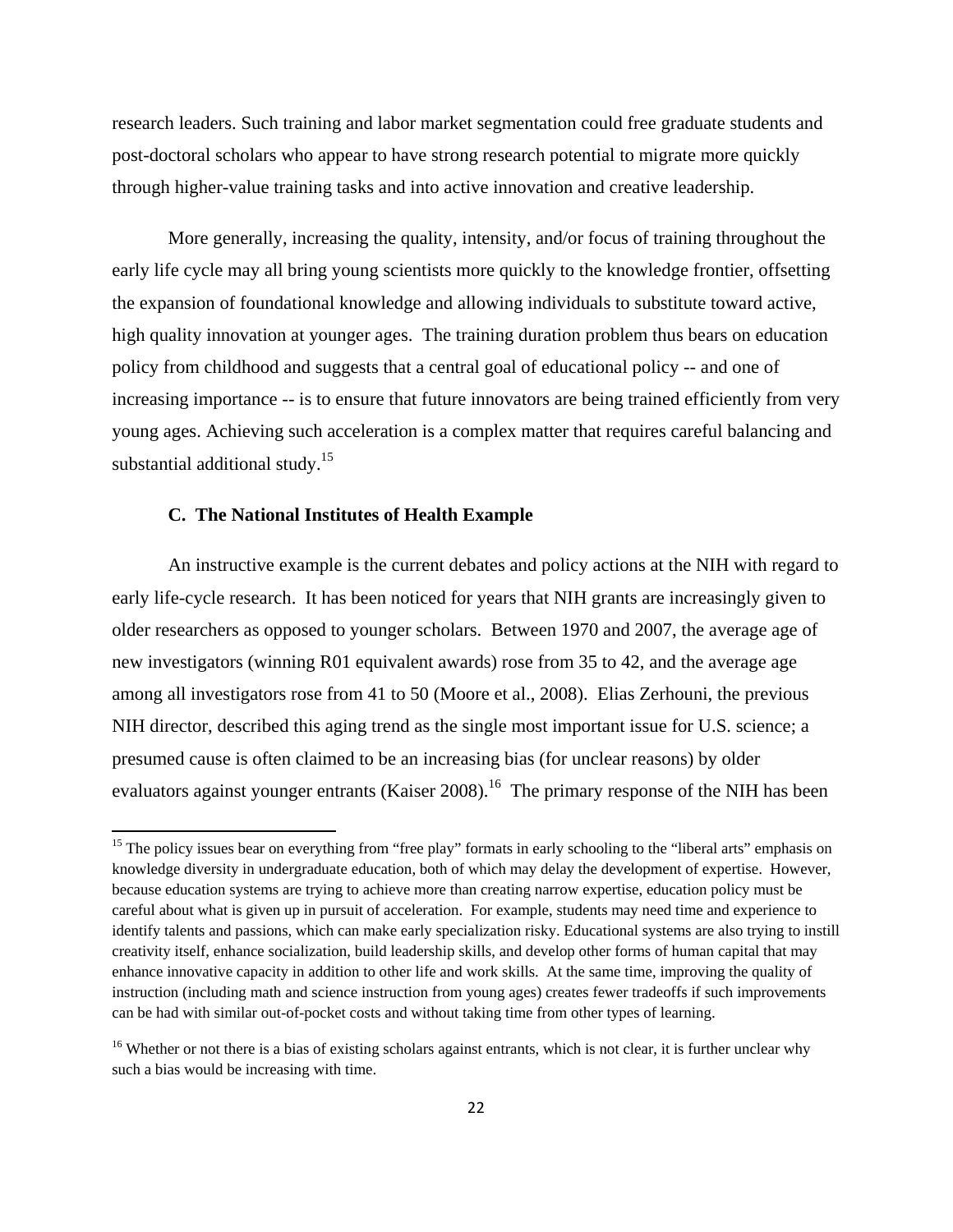to create quotas, forcing research grants to be given to younger scholars, even when their proposals receive lower evaluation scores.

The smooth trends in NIH grantee age, however, can be understood through increased training duration and demographic shifts. In fact, there is little that is unique about the recent NIH grant age patterns. For example, Nobel Prize winning achievements in physics and chemistry show similarly sized, smooth age dynamics over the late 20th century (Jones and Weinberg 2010). With regard to the biosciences, many observers have noted that doctoral and post-doctoral phases are extending. For example, the duration of the Ph.D. in biosciences rose by 0.9 years per decade between 1970 and 1996.<sup>17</sup> This rate is very similar to the broader delay in innovative careers that was reviewed across many types of research in Section II. Thus part of the decline in early life-cycle innovation can be seen not as an NIH phenomenon or biosciences phenomenon, but as a much more general feature. As shown in Figure 5A, the declining percentage of NIH grants given to scholars age 35 or below follows a broader decline in the share of young medical school faculty members, so that a large part of the trend appears not to be selection within academic scholars but rather the increasing absence of younger academic scholars. $18$ 

 These age shifts are also partly a function of demographics. As Jones (2010) emphasizes, the  $20<sup>th</sup>$  century aging phenomenon in Table 1 is due partly to a decline in early life-cycle productivity (Figure 2) and partly to the increasing age of the background population.<sup>19</sup> This demographic effect is straightforward: when there are more older scholars around, more ideas will tend to come from older scholars. The baby-boom generation in particular has created a mass of aging scientists in recent decades. In fact, Figure 5B shows that while the percentage of NIH grant recipients age 50 or above has increased dramatically, this trend closely tracks the percentage of medical school faculty age 50 or above, so that we would expect the apparent

 $17$  Author's calculations, using data from Tilghman et al. (1998).

<sup>&</sup>lt;sup>18</sup> Figure 5 presents the author's calculations using the NIH dataset, "Age Distribution of NIH RPG Principal Investigators Compared to Medical School Faculty, 1980-2006", which is available publicly from http://report.nih.gov/investigators\_and\_trainees/index.aspx (Access date: 16 March 2010).

<sup>&</sup>lt;sup>19</sup> See also footnote 5.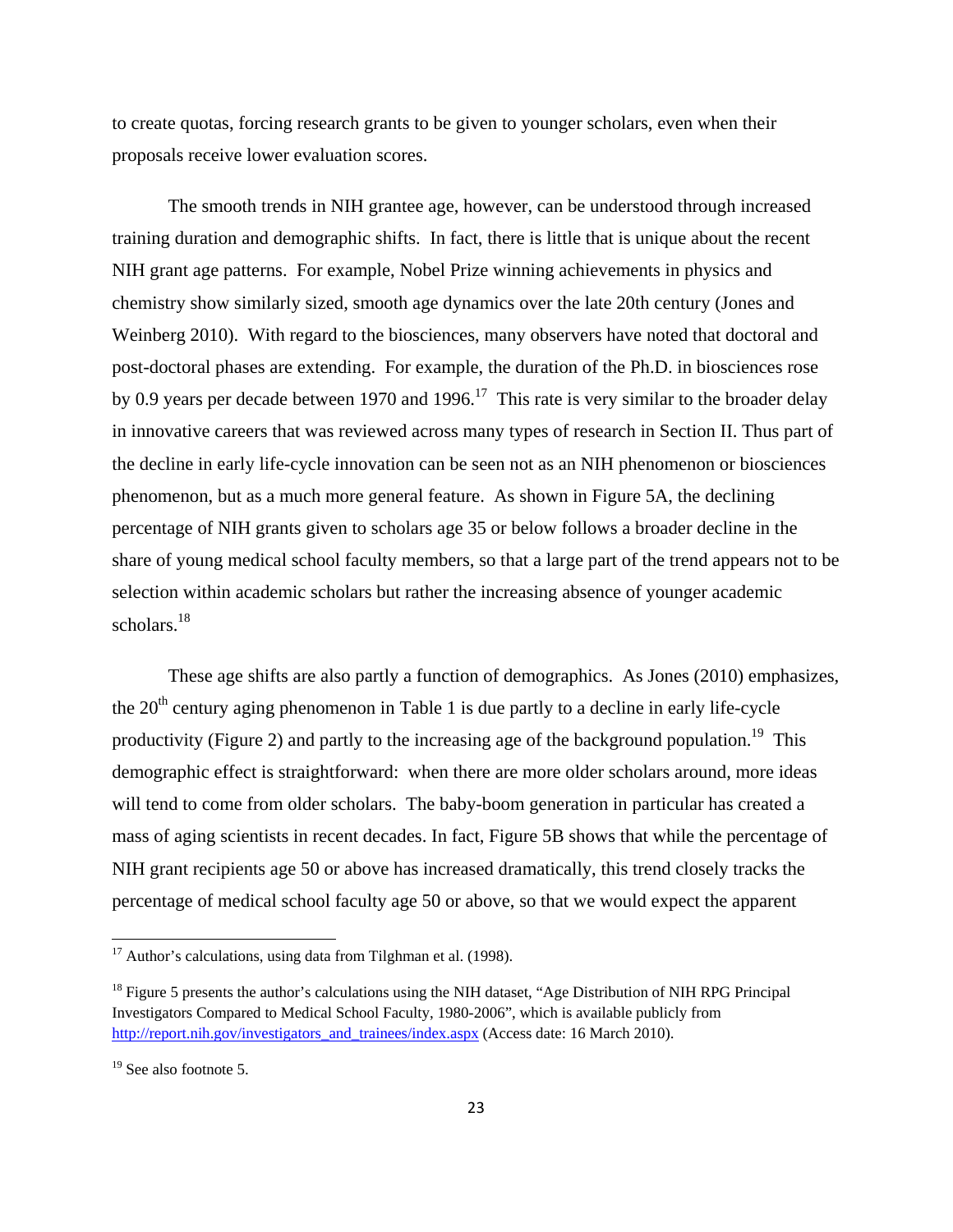"bias" toward scholars over age 50 simply because of demographics. A careful decomposition of these aging patterns requires further detailed analysis, but it should be clear that extending training phases and aging of the innovator population are important contributors, just as they are in understanding broader patterns in invention age over the last century.



**Figure 5: Age Shifts for Medical School Faculty and NIH Principle Investigators** 

Notes: **Fig. 5A** presents the fraction of the indicated group age 35 are younger, tracking these fractions over time. **Fig. 5B** presents the fraction of the indicated group who are at least age 50, tracking these fractions over time.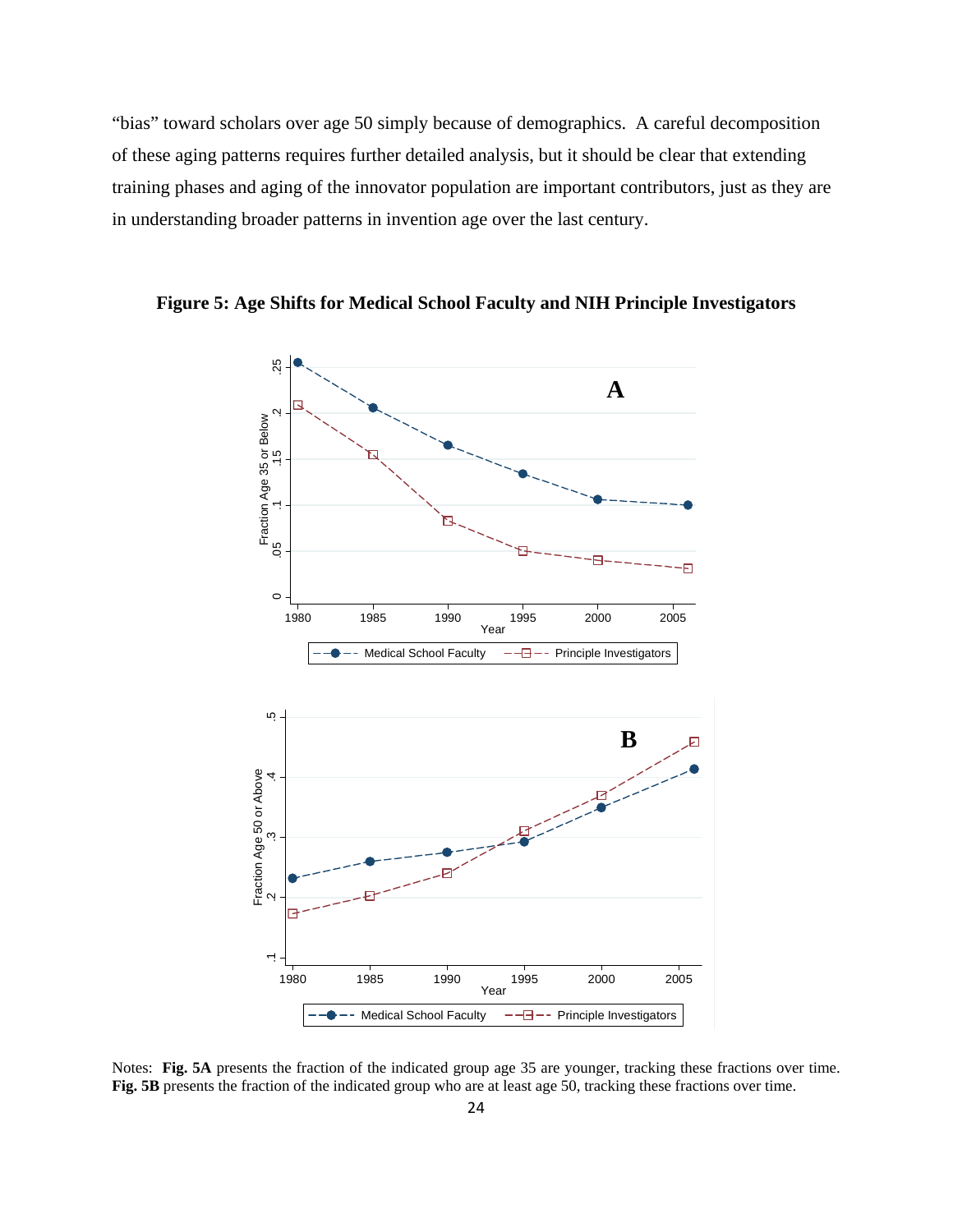The NIH policy response to the aging pattern has been quotas for younger grantees. While the motive for this policy - encouraging entry into scientific entry careers - may be well founded, the quota response itself raises serious questions. To the extent that it is increasingly difficult to produce key ideas in the early life-cycle (as suggested by expansions of foundational knowledge, increased training duration, and by observing Nobel Prize winners, great technological inventors, and ordinary patent holders through time), such quotas divert resources to projects with less innovative potential. Increasing wage support for students, post-doctorates, or researchers, or accelerating training, as discussed above, may all act to attract talented individuals to basic research careers without redistributing scarce grant dollars away from top quality proposals.

#### **V. Rethinking Science Policy: Collaboration**

Science is shifting universally from an individual to a team production model. This shift, and the associated mechanism by which teamwork can aggregate expertise, raises challenges for how ideas are evaluated by government institutions and, more broadly, how scientists are rewarded for their work.

## **A. Individual Rewards**

There is a storied tradition in science of rewarding particular individuals for remarkable contributions. This tendency is evident in the nomenclature of science, where celebrated achievements historically often carry the scientist's name – Euclidean geometry, Newton's laws of motion, Mendelian inheritance, and the Heisenberg uncertainty principle, to name a few. Furthermore, there are numerous prizes, often with financial and status rewards, that typically if not exclusively tend to emphasize individual contributions, including Nobel Prizes, the Fields Medal, and the A.M. Turing Award, among many others.

To the extent that individual scholars produce great ideas, incentive mechanisms that reward individuals appear to mirror the inventive process. However, as documented in Section II, there has been a ubiquitous shift toward teamwork in science, both as the common format for research and as the organizational locus of the most highly cited work. It does not appear that the reward system of science has caught up with this shift. While individual contributions may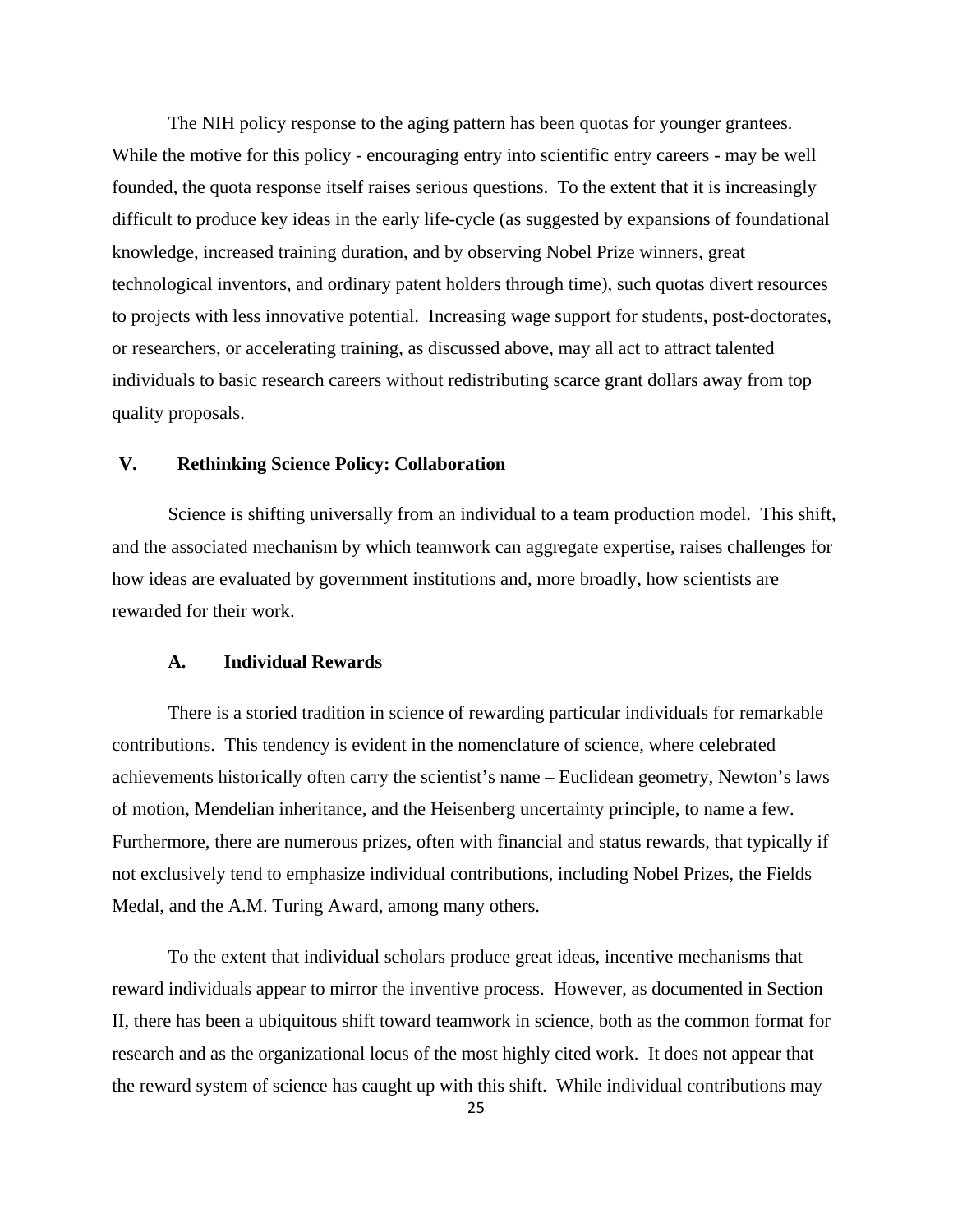still be noteworthy, and individual leadership can be critical to effective team function, rewarding individuals at the expense of teams appears increasingly in tension with the nature of science itself. First, privileging individual rewards creates disincentives to engage in teamwork in the first place, giving individuals reason to horde ideas and avoid partnerships that would enhance the research but dilute credit. Second, in choosing partners, individuals are encouraged to select partners partly based on ex-post credit considerations rather than effectiveness of the research team.<sup>20</sup> Third, researchers end up battling over credit ex-post if the project turns out well, as team members jockey for individual rewards. From this perspective, shifting toward high status and/or financial reward "team prizes" for particular innovations could help undo the incentive challenges that individual rewards impose.

#### **B. Idea Evaluation**

The evaluation of ideas matters on two levels. First, given some set of ideas, evaluation matters directly for creating well-defined intellectual property rights and for selecting research lines with high expected payoffs. Second, evaluation expectations affect innovative effort itself. Innovators may choose and/or shape projects that appeal to biases in the evaluative mechanism (affecting the direction of creative activity) and may be dissuaded from innovative effort generally (affecting the rate of creative activity) if the evaluation mechanism is seen as especially noisy.

Because expertise is necessarily limited, evaluation is necessarily challenging. Indeed, how can a single individual evaluate aspects of a patent application or research proposal that sit outside that individual's own expertise? Relying on guesswork will result in error-prone decisions. Relying on a bias against the unknown will privilege narrow ideas. An intuitive response to the increasing teamwork in idea production is to increase teamwork in idea evaluation, engaging multiple individuals that aggregate the necessary expertise. Bringing the relevant evaluative team to bear can increase evaluative accuracy.

 $20$  This point is an application of the Matthew Effect in science (Merton 1968), which becomes increasingly salient as teamwork becomes increasingly important.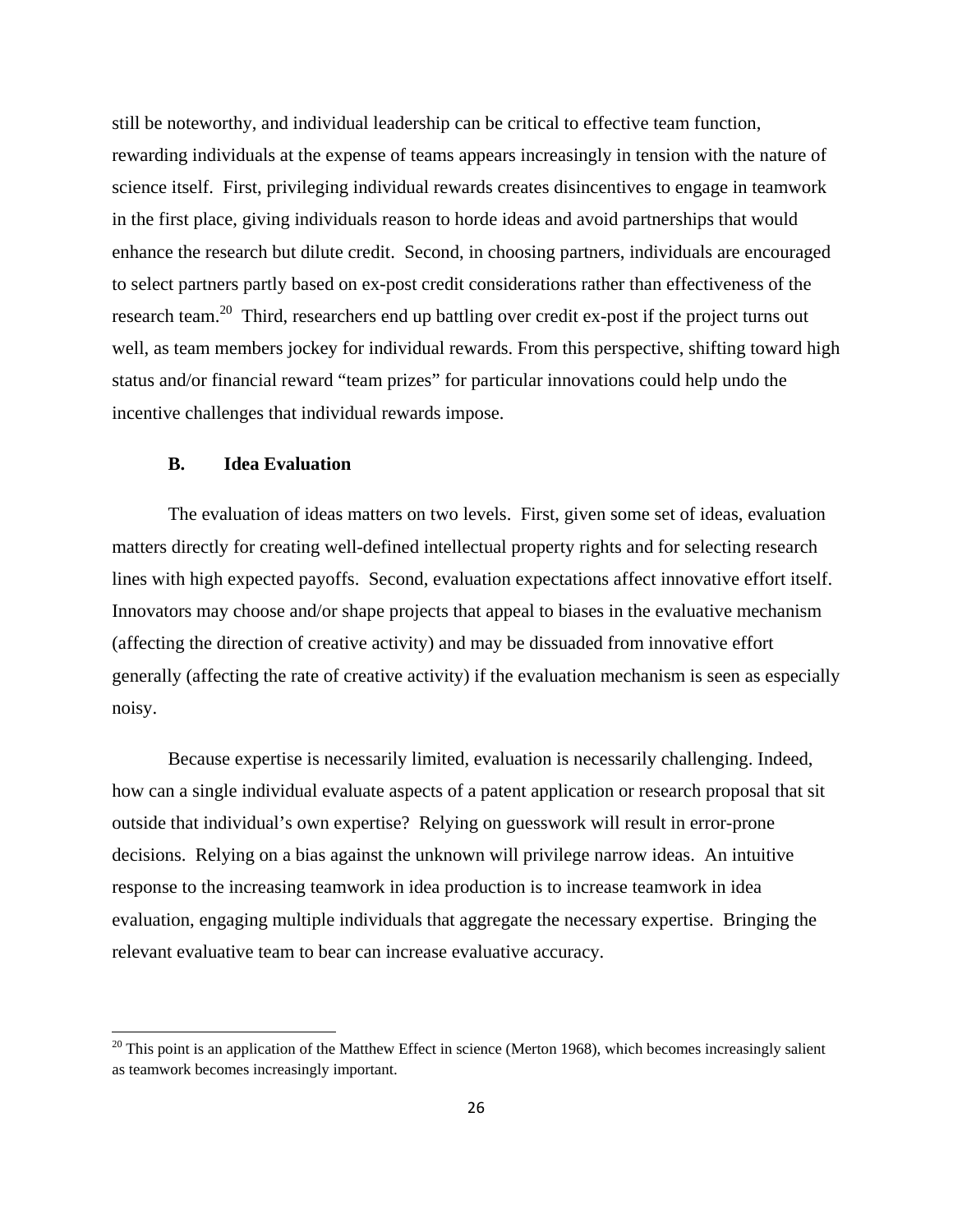This 'teamwork solution' is not necessarily straightforward, however, and such teamoriented strategies suggest particular features for effective evaluation. First, teams constructed within a narrow field will, by definition, be poorly suited to evaluate ideas that cross the field's boundaries. Thus team evaluation will be most relevant if team structures can be flexibly constituted to evaluate multi-disciplinary ideas. Second, locating appropriate experts is itself challenging, especially when the required expertise is not well understood by the initial evaluator(s). This search problem may create demand for generalists, as opposed to specialists, with broader if shallower expertise and broader social networks.<sup>21</sup> This search problem can also create incentives for 'open science' style evaluation, where the public at large is given incentives to evaluate ideas. However, public evaluation raises a third challenge around disclosure. Especially for early stage evaluation, disclosing a great research idea publicly, thereby allowing others to steal aspects of the idea, may dissuade innovative effort.

## **C. The United States Patent and Trademark Office**

The USPTO has long emphasized a single examiner model. While there are explicit systems of mentoring between senior and junior patent examiners, and some informal teamwork in certain art units (Cockburn et al. 2003), a formal teamwork procedure to aggregate expertise in evaluating and shaping patent claims appears largely absent. Meanwhile, there are ongoing concerns that the patent examiner system misses substantial prior art in its evaluations (see, e.g., Jaffe and Lerner 2004). The recent "Peer-to-Patent" pilot program, which seeks to open prior art searches to the public, is an interesting open-science style approach to tapping aggregate public knowledge. At the same time, it is not clear that the public at large has the incentives (or training) to help much in evaluating patent applications, and those parties who do have strong incentives, such as commercial competitors, may act strategically here. The Peer-to-Patent program also requires earlier public disclosure of the technology, which can run against the patent applicant's private interests and therefore incentives to invent.

 $21$  The need for generalists, who can span areas of knowledge to improve team member selection and team function (including overcoming communication challenges between team members with distant areas of expertise), is likely growing as specialization narrows. Educational institutions and training systems may need to further adjust to create such generalists. The role of generalists in teams, and its policy implications, awaits further empirical and theoretical study.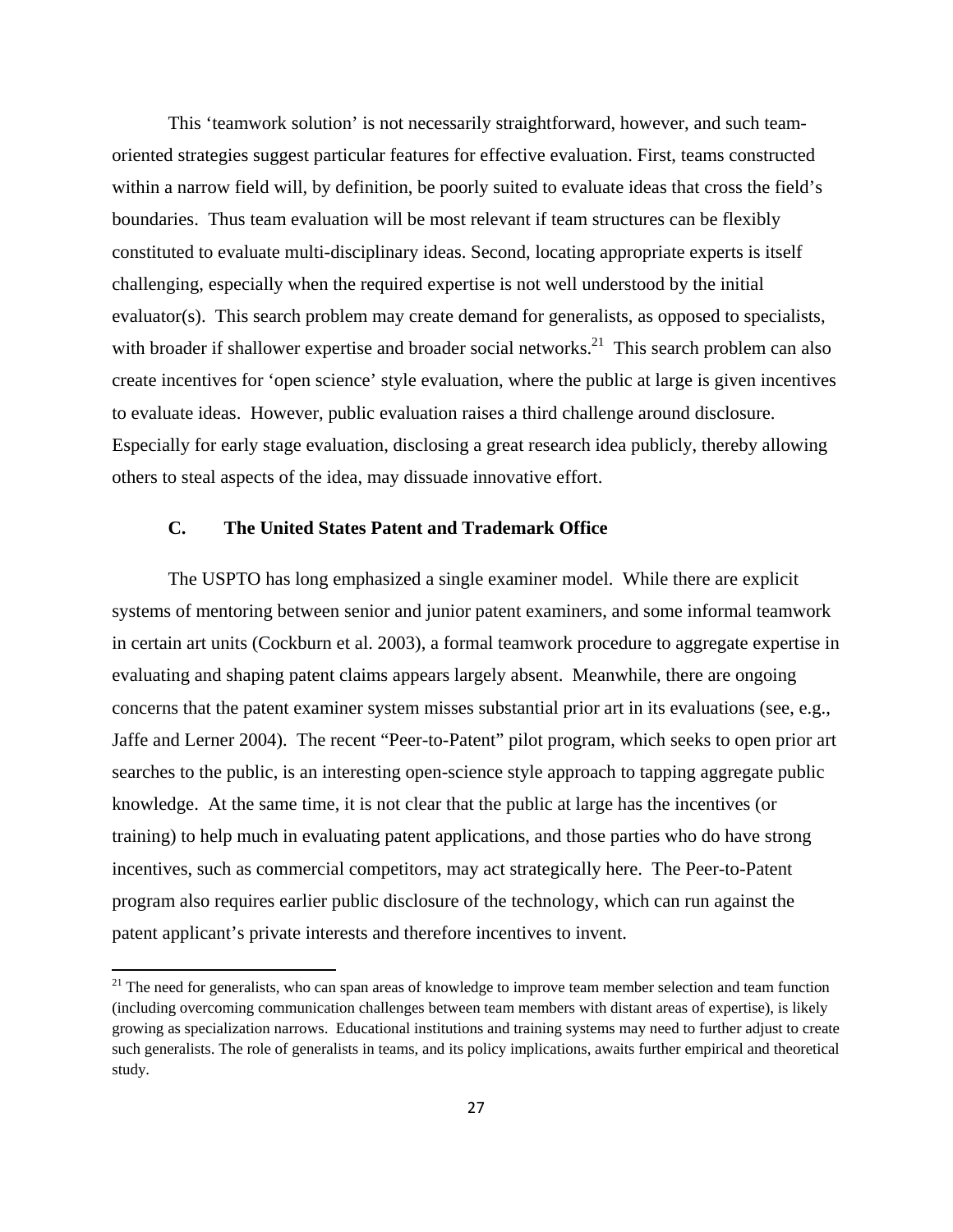An alternative mechanism would continue to rely on internal, professional patent examiners at the USPTO but flexibly form examiner teams for evaluation. In such a model, narrow patent applications might still be assigned to single examiners, while broader patent applications receive scrutiny from examiners in multiple art units. Such a system requires additional coordination, which may be costly. At the same time, by deploying human capital resources so that examiners emphasize only those areas of an application that match their own expertise, this evaluation format may involve less an increase in total examiner time per patent and more a reallocation of time across examiners, leading to potentially mild cost effects but large gains in evaluative accuracy.

## **D. The National Institutes of Health**

The NIH is already team-oriented in evaluations. The standard grant evaluation model employs panels of experts who meet to discuss promising applications collectively. The panel evaluation is traditionally performed within narrowly defined study sections, which aggregate experts within particular knowledge boundaries.<sup>22</sup> This system is presumably effective at evaluating proposals that fall within the panel's expertise. By contrast, it is inherently difficult for any standing panel to effectively evaluate cross-field work, an issue of increasing concern to the NIH. The NIH is now actively working to promote cross-field research, seen as necessary to tackle certain major health challenges and to require a cultural shift within the institute.<sup>23</sup> In addition, the NIH's "Transformative R01 Program" is experimenting in part with a new panel review format that draws on experts in very different fields. Such an evaluative mechanism may be increasingly important as knowledge continues to advance and field expertise narrows. This program is thus consistent with the evolution of science detailed in this paper, which provides a framework for understanding why narrowness has increased, why "multi" or "inter-disciplinary" research may be increasingly important, and how evaluative formats can change in pursuit of funding high impact science.

 $^{22}$  Currently, there are 178 distinct, regular standing study sections (see http://www.csr.nih.gov/Roster\_proto/ sectionI.asp).

 $^{23}$  See, especially, the "Research Teams of the Future" initiative within the NIH's Roadmap for Medical Research (http://nihroadmap.nih.gov/researchteams/).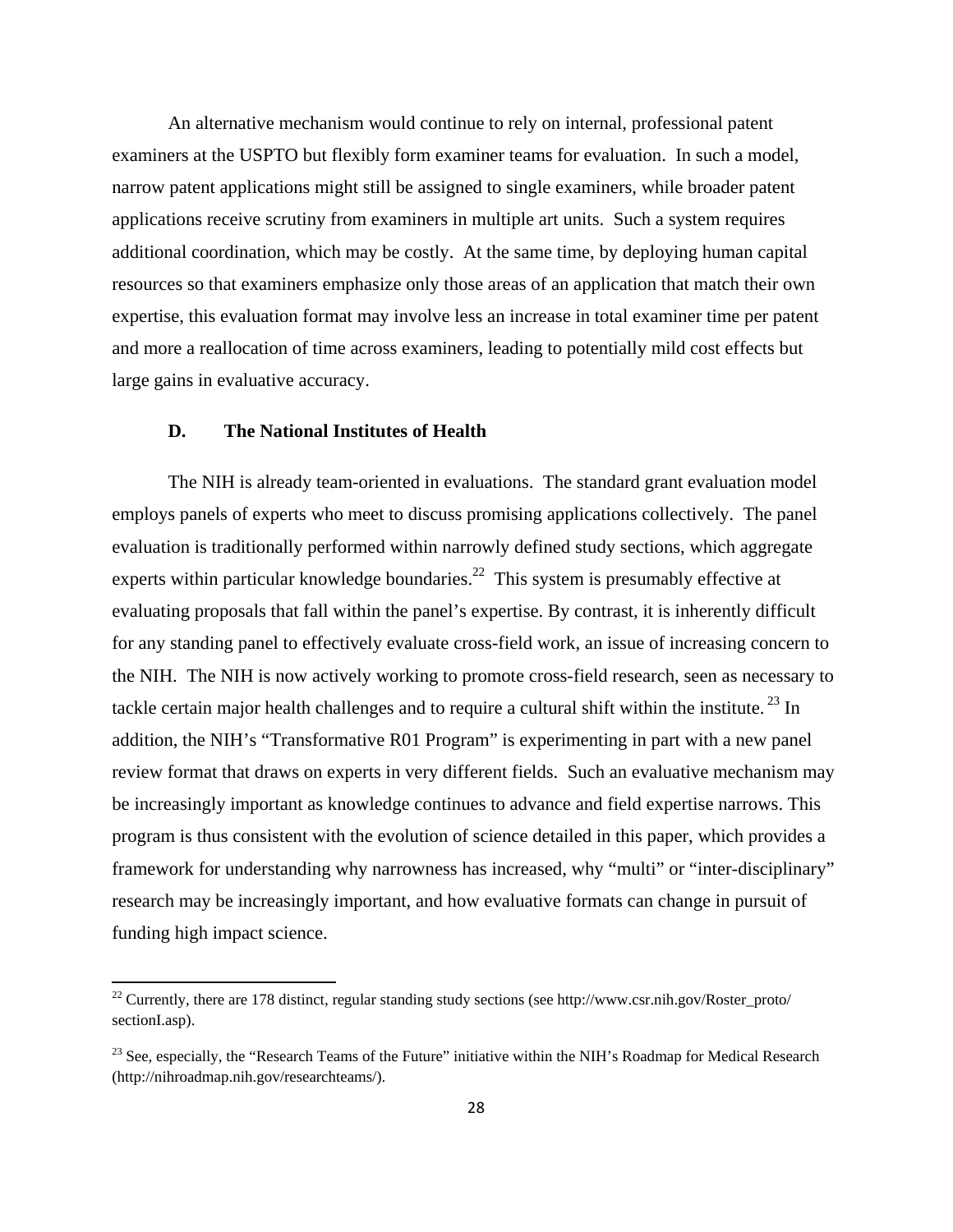# **VI. Conclusions**

This paper shows that the role of the individual in science is rapidly evolving. Teamwork is increasingly dominant in science, while the contributions of young scholars are increasingly rare. These patterns are remarkably general across fields and research institutions, and can be understood as intrinsic to scientific advance, where the accumulation of knowledge naturally results in increasing training duration and narrower expertise.

By perceiving and understanding these patterns, isolated policy reactions to various symptoms can be more carefully founded in the evolution of science itself. This paper has sought to clarify central policy issues, focusing on (a) maintaining incentives for entry into scientific careers as the training phase extends, (b) maintaining effective evaluation of both research proposals and commercial inventions as evaluator expertise narrows, and (c) re-tailoring the reward systems that direct scientific effort as individual accomplishments become rare and team production becomes dominant.

More generally, the analysis suggests an inherent challenge to "status quo" science policy institutions. Because science itself evolves, the appropriate form of science policy at one time will be less appropriate at another. The inertial tendency of institutions makes the implementation of explicitly dynamic science policies challenging, but the stakes are high. This paper has sought to clarify the drag on scientific productivity that static policy institutions may impose and elucidate types of policy adjustments that may accelerate scientific and technological advance.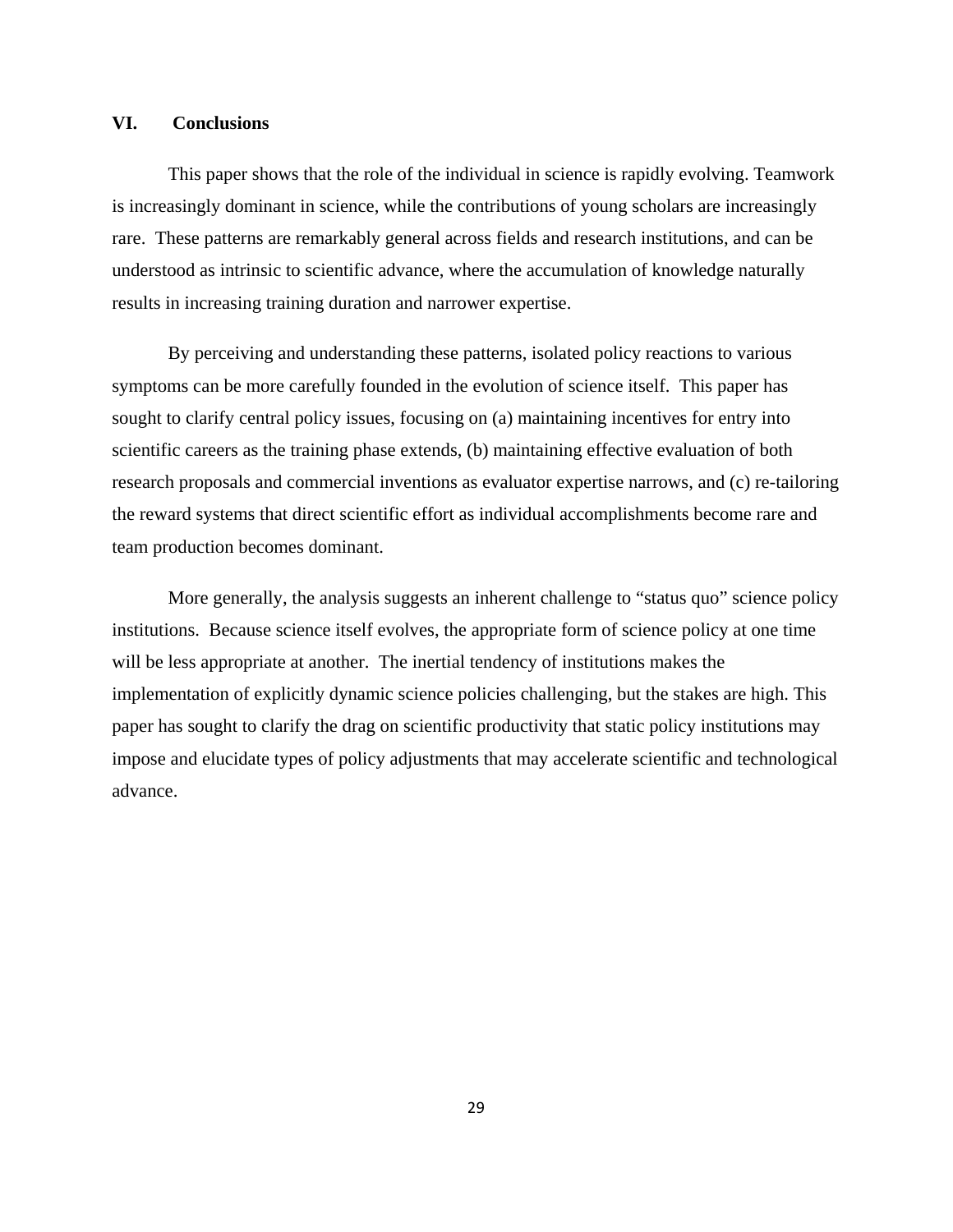# **References**

- Cockburn, Iain, Samuel S. Kortum, and Scott Stern, "Are All Patent Examiners Equal? Examiners, Patent Characteristics and Litigation Outcomes," in Wesley Cohen and Steven Merrill, eds., *Patents in the Knowledge-Based Economy*, National Academies Press, 2003.
- Jaffe, Adam B. and Josh Lerner, *Innovation and Its Discontents*, Princeton University Press, 2004.
- Jammer, Max, *The Conceptual Development of Quantum Mechanics*, New York: McGraw-Hill, 1966.
- Jones, Benjamin F., "The Burden of Knowledge and the Death of the Renaissance Man: Is Innovation Getting Harder?" *Review of Economic Studies* 76:1 (January 2009), 283-317.
- Jones, Benjamin F., "Age and Great Invention," *Review of Economics and Statistics* 99:1 (February 2010), 1-14.
- Jones, Benjamin F., Stefan Wuchty, and Brian Uzzi, "Multi-University Research Teams: Shifting Impact, Geography, and Stratification in Science," *Science* 322 (November 2008), 1259-62.
- Jones, Benjamin F. and Bruce A. Weinberg, "Age Dynamics in Scientific Creativity," mimeo, January 2010.
- Kaiser, Jocelyn, "Zerhouni's Parting Message: Make Room for Young Scientists," *Science* 322 (November 2008), 834-35.
- Merton, Robert K., "The Matthew Effect in Science," *Science* 159 (January 1968), 56–63.
- Mincer, Jacob. "Investment in Human Capital and Personal Income Distribution", *Journal of Political Economy* 66:4, (August 1958), 281-302.